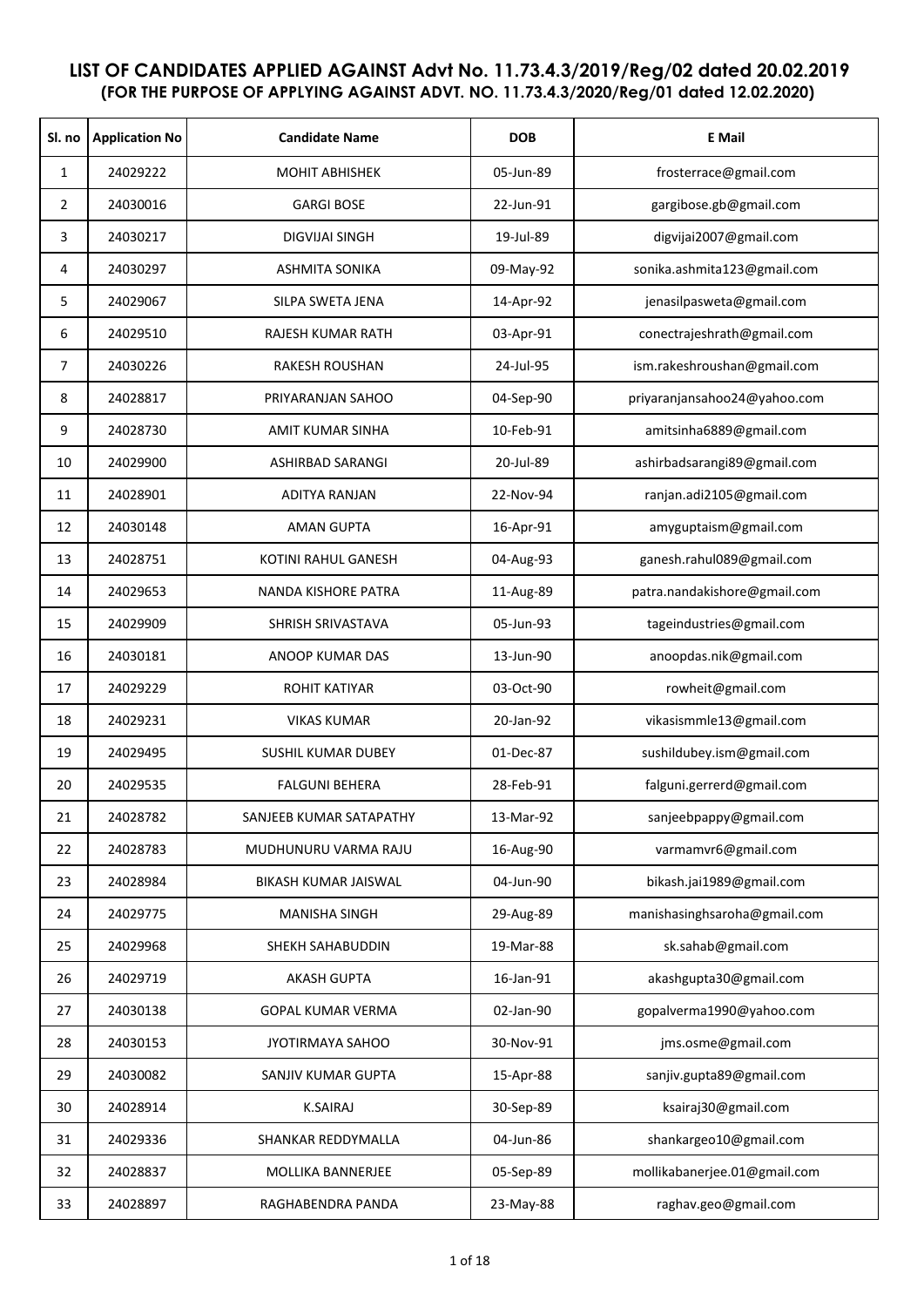| Sl. no | <b>Application No</b> | <b>Candidate Name</b>     | <b>DOB</b> | <b>E</b> Mail                |
|--------|-----------------------|---------------------------|------------|------------------------------|
| 34     | 24028979              | SUNKARI SRINIVASA RAO     | 31-Aug-88  | sunkariseenu@gmail.com       |
| 35     | 24029948              | <b>SHUBHANKAR DEY</b>     | 18-Feb-91  | geology.shubha@gmail.com     |
| 36     | 24030072              | SANTANU BHATTACHARYA      | 28-May-89  | 23.santanu@gmail.com         |
| 37     | 24029738              | <b>NARAYAN PRAMANIK</b>   | 31-Dec-87  | naran143@gmail.com           |
| 38     | 24029549              | SAIKAT MANNA              | 26-Dec-89  | saikat89.geol@gmail.com      |
| 39     | 24030043              | ANAND PRAKASH PANDEY      | 21-Sep-88  | anand13hzl@gmail.com         |
| 40     | 24029256              | DR. JITENDRA PRASAD       | 06-Feb-84  | ism.jitendra@gmail.com       |
| 41     | 24028995              | MRINAL KANTI ACHERJEE     | 01-Aug-84  | mrinal_presi2907@yahoo.co.in |
| 42     | 24028711              | DINESH KUMAR KAIWART      | 04-Aug-85  | dineshkaiwart@gmail.com      |
| 43     | 24028875              | <b>AMBER MARKAN</b>       | 28-Oct-85  | markan_amber@yahoo.co.in     |
| 44     | 24030244              | <b>SOUVIK ROY</b>         | 14-Oct-84  | souvikgeology@gmail.com      |
| 45     | 24030017              | <b>DEEPJYOTI MAJUMDER</b> | 11-Aug-84  | deepjyoti1234bubai@gmail.com |
| 46     | 24030124              | <b>VISHVAJEET JHA</b>     | 04-Jul-83  | jha.vishvajeet@gmail.com     |
| 47     | 24030011              | SHAMBHU PAL               | 14-Jun-85  | shambhupalgeo@gmail.com      |
| 48     | 24029451              | M MASANAM SARAVANAN       | 22-Aug-89  | masssarav@gmail.com          |
| 49     | 24028776              | <b>SUMIT KUMAR GUPTA</b>  | 01-Jan-89  | sumit1207@gmail.com          |
| 50     | 24029278              | <b>SUKANTA GORAI</b>      | 03-May-87  | sukanta.gorai@gmail.com      |
| 51     | 24029227              | SAPTHARISHI.S             | 10-Dec-80  | saptharishi 710@yahoo.co.in  |
| 52     | 24028816              | <b>TARAK NATH DAS</b>     | 08-Mar-81  | tarak20recd@gmail.com        |
| 53     | 24029805              | <b>KIRTEE SUNDAR BHOI</b> | 14-Jun-78  | kirtee.sundar@yahoo.com      |
| 54     | 24030239              | AJAY KUMAR                | 16-Dec-80  | ajaykumarbit@gmail.com       |
| 55     | 24028525              | <b>ACHINT GOEL</b>        | 15-Feb-84  | achint_goel1@hotmail.com     |
| 56     | 24030130              | ASHUTOSH SHANDILYA        | 01-Dec-79  | ashu hans@rediffmail.com     |
| 57     | 24028511              | <b>MOHD TARIQ</b>         | 13-Jul-90  | mohdtariq514@gmail.com       |
| 58     | 24028545              | <b>VISHAL TYAGI</b>       | 22-Mar-95  | tyagi3230@gmail.com          |
| 59     | 24028583              | NESHAT QAYUM              | 26-Jun-92  | essechm@gmail.com            |
| 60     | 24028488              | SUBHRA KAMAL PODDAR       | 17-Aug-94  | s_k_poddar@yahoo.com         |
| 61     | 24028584              | ALOK KUMAR GAUTAM         | 08-Apr-91  | alokkumargautam26@gmail.com  |
| 62     | 24028607              | <b>HARMILAP SINGH</b>     | 19-Dec-94  | hmsingh29@gmail.com          |
| 63     | 24029369              | SYED QUADIR HUSSAIN       | 02-Jan-90  | hussainquadir350@gmail.com   |
| 64     | 24029149              | AJAY TRIPATHI             | 01-Jan-95  | ajay370tripathi@gmail.com    |
| 65     | 24029269              | <b>SUBHAJIT SAIN</b>      | 16-Jun-90  | sainsubhajit@gmail.com       |
| 66     | 24029271              | <b>APURV HARSH</b>        | 21-Sep-91  | hapurv@gmail.com             |
| 67     | 24028659              | <b>ABHISHEK SINGH</b>     | 22-Sep-90  | abhisheksingh98@yahoo.com    |
| 68     | 24029387              | SAIFUDDIN                 | 23-Apr-91  | saifali9123@gmail.com        |
| 69     | 24029255              | RAHUL DHANAJIRAO          | 31-Jul-91  | rahulbiradar011@gmail.com    |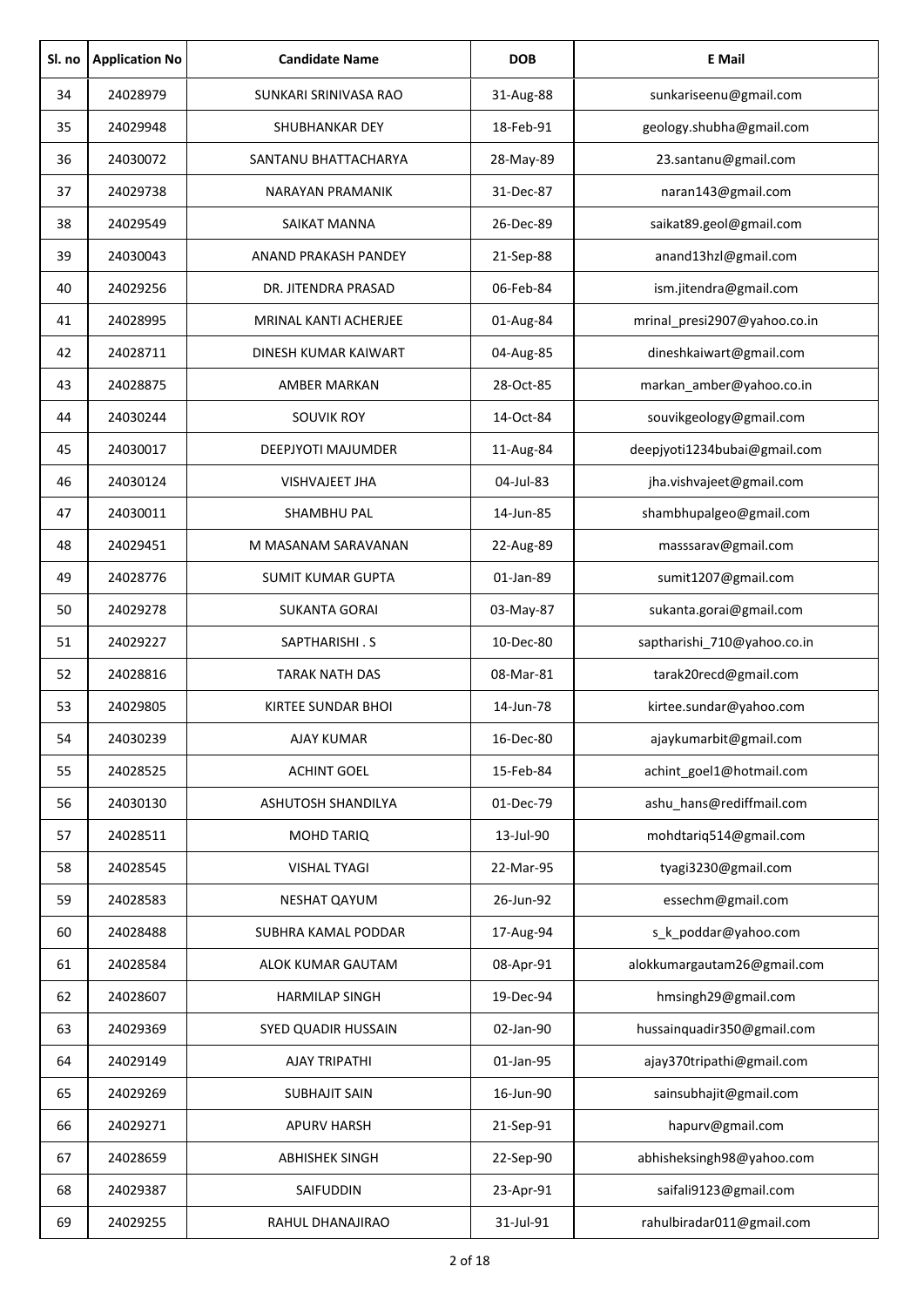| Sl. no | <b>Application No</b> | <b>Candidate Name</b>       | <b>DOB</b>      | <b>E</b> Mail                |
|--------|-----------------------|-----------------------------|-----------------|------------------------------|
| 70     | 24029397              | PRASHANT CHAURASIA          | 23-Apr-91       | prashant.ce10@gmail.com      |
| 71     | 24029399              | ADITYA RANJAN               | 15-Apr-93       | adityaranjan02@gmail.com     |
| 72     | 24029042              | PAYAL JAIN                  | 14-Jan-92       | payal.ircon@gmail.com        |
| 73     | 24029291              | CHILLAPALLI SANDEEP         | 03-Jan-92       | chillapalli369@gmail.com     |
| 74     | 24029293              | NIKHIL KASHYAP              | 26-Sep-91       | kashyapnikhil100@gmail.com   |
| 75     | 24029298              | POKAL SAGAR                 | 16-Oct-93       | sagarpokal61@gmail.com       |
| 76     | 24028648              | SOURAV SANDILAY             | 02-Jul-94       | rajce103@gmail.com           |
| 77     | 24029177              | SUDHENDRA YADAV             | 10-Dec-90       | sudhendrayadav28@gmail.com   |
| 78     | 24028894              | RAJ KUMAR JHA               | 05-Mar-92       | rajjha7@gmail.com            |
| 79     | 24028662              | MOHAMMAD JAVED IQBAL        | 14-Jan-95       | javediqbal1995@gmail.com     |
| 80     | 24029048              | <b>KUMAR GAURAV</b>         | 31-Aug-90       | kumargaurav.grv@gmail.com    |
| 81     | 24029049              | <b>HERKESH</b>              | $11$ -Jan- $91$ | harkeshgtm0@gmail.com        |
| 82     | 24028681              | KAILASH MONDAL              | 16-May-87       | mondal.kailash2@gmail.com    |
| 83     | 24029056              | RAJANA PYDAM NAIDU          | 05-Jul-90       | rpn.civil123@gmail.com       |
| 84     | 24028685              | SHIVAM DWIVEDI              | 09-Feb-92       | dwivedishivam219@gmail.com   |
| 85     | 24029068              | NITESH KUMAR SRIVASTAVA     | 02-Sep-91       | veerkumar882@gmail.com       |
| 86     | 24029206              | N MOHAN RAM                 | 17-Mar-92       | rameshram1110@gmail.com      |
| 87     | 24029318              | NIRANJAN BEHERA             | 20-Apr-91       | nbehera.com@gmail.com        |
| 88     | 24029327              | <b>SOMA KARAK</b>           | 18-Mar-89       | somakarak.civil@gmail.com    |
| 89     | 24029326              | SATWANT KUMAR               | 17-May-94       | satwantbist2016@gmail.com    |
| 90     | 24029076              | PRINSUL KUMAR               | 10-Mar-95       | prinsul95@gmail.com          |
| 91     | 24029082              | SANJAY NAUTIYAL             | 20-Sep-93       | sanjay.nautiyal022@gmail.com |
| 92     | 24029220              | NABAJYOTI CHAUDHURI         | 27-Mar-89       | nabajyotichaudhuri@gmail.com |
| 93     | 24029232              | <b>VISHAL BATRA</b>         | 11-Jul-92       | vbvishalbatra@gmail.com      |
| 94     | 24029329              | <b>ANUP KUMAR</b>           | 24-Feb-90       | anupkumarnbcc@gmail.com      |
| 95     | 24028745              | <b>SHARAD KUMAR</b>         | 14-Oct-91       | apm.sk.juidco@gmail.com      |
| 96     | 24029089              | <b>GUNJAN GANESH KIRPAL</b> | 02-Sep-92       | gunjan.kirpal@gmail.com      |
| 97     | 24029221              | KULDEEP SINGH               | 15-Apr-93       | thakurkuldeep824@gmail.com   |
| 98     | 24029334              | SIDHARTH PATNAIK            | 23-Aug-90       | sidharthpatnaik721@gmail.com |
| 99     | 24028761              | <b>BALAJI</b>               | 19-Feb-90       | balajisa03@gmail.com         |
| 100    | 24029107              | <b>GAURAV DHAKAD</b>        | 22-Sep-91       | gauravdhakad22@gmail.com     |
| 101    | 24028765              | MUDIT KUMAR VERMA           | 02-Aug-93       | muditverma9889@gmail.com     |
| 102    | 24029114              | TAWARE PRATIK BHAGAWAN      | 10-Jun-92       | prateik.taware@gmail.com     |
| 103    | 24029233              | <b>APURV GUPTA</b>          | 10-Sep-92       | apurv.ce@gmail.com           |
| 104    | 24029236              | NEEMA SHARMA                | 23-Feb-92       | neemasharma21@gmail.com      |
| 105    | 24029128              | RAHUL KUMAR SINGH           | 09-Aug-86       | reyansh.robust123@gmail.com  |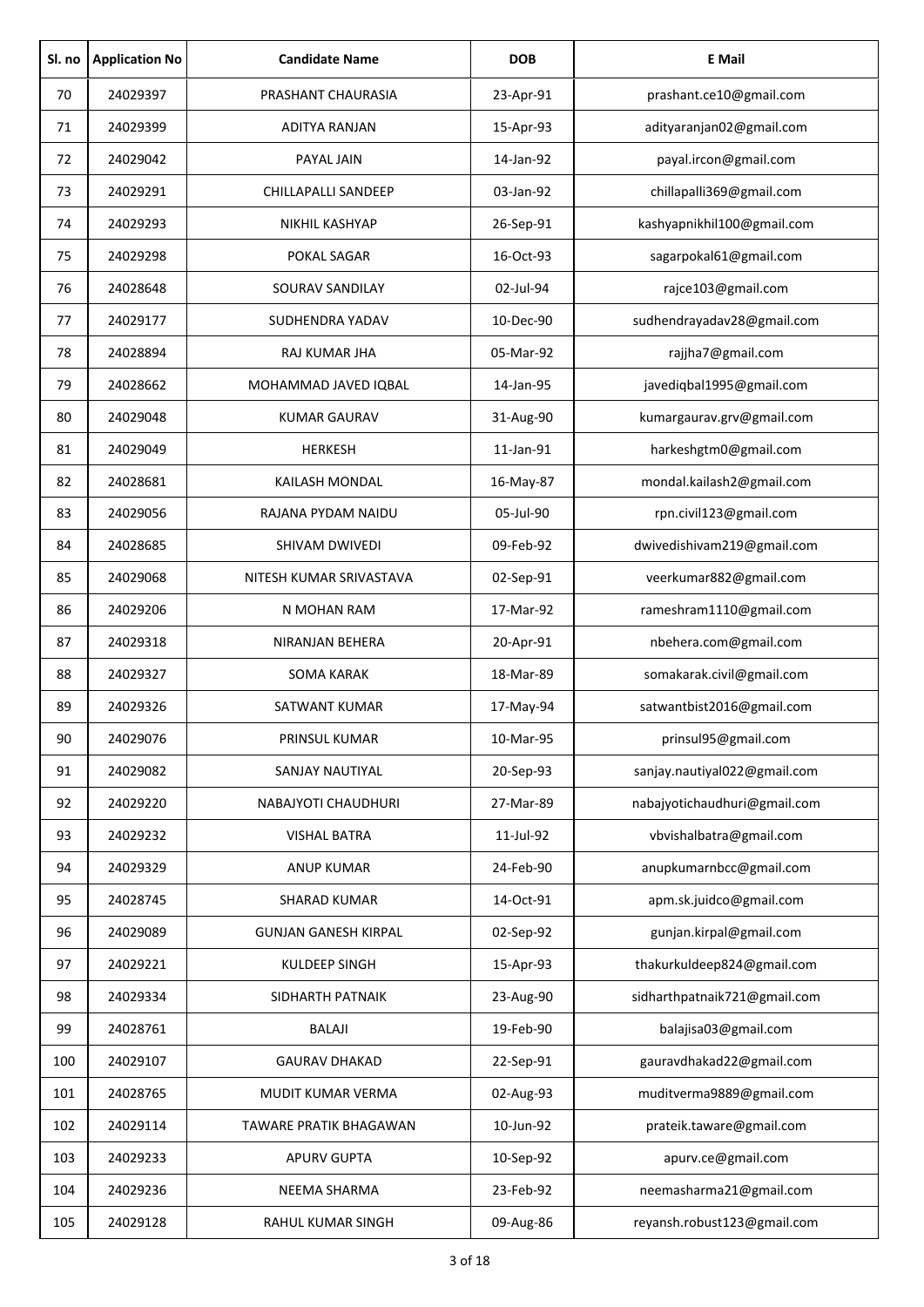| Sl. no | <b>Application No</b> | <b>Candidate Name</b>     | <b>DOB</b> | <b>E</b> Mail                     |
|--------|-----------------------|---------------------------|------------|-----------------------------------|
| 106    | 24029247              | <b>AMIT KUMAR GORAI</b>   | 13-Dec-91  | amit.gorai.50@gmail.com           |
| 107    | 24029363              | NITISH MEHROTRA           | 03-Nov-91  | nitish.mehrotra@ymail.com         |
| 108    | 24028822              | PRASANTH KUMAR REKHANARU  | 24-Mar-93  | prasanth.rekhanaru@gmail.com      |
| 109    | 24028824              | <b>RAHUL SINGH</b>        | 01-Jul-89  | creativerahul89@gmail.com         |
| 110    | 24028913              | <b>NAMAN SINGH</b>        | 06-Feb-93  | naman6293@gmail.com               |
| 111    | 24028908              | <b>SHWETA</b>             | 15-Oct-94  | shwetasingla.pec@gmail.com        |
| 112    | 24028916              | <b>ABHIDEEP SINGH</b>     | 18-Mar-91  | singhabhideep18@gmail.com         |
| 113    | 24028997              | <b>KAPU KIRAN KUMAR</b>   | 05-Aug-93  | kirankumar4862@gmail.com          |
| 114    | 24029087              | <b>SHAH PIYUSHKUMAR</b>   | 31-Aug-93  | pbokconstruction@gmail.com        |
| 115    | 24029525              | DEBRAJ GARAI              | 08-Sep-92  | deb.rox89@gmail.com               |
| 116    | 24029534              | <b>SUNIL KUMAR SHARMA</b> | 25-Mar-94  | ersunilsharmavil@gmail.com        |
| 117    | 24029421              | <b>LALAPETA SUDHA</b>     | 20-Jun-92  | lbk.sudha@outlook.com             |
| 118    | 24029053              | <b>JIBAN JYOTI SWAIN</b>  | 07-Feb-94  | jibanswain3@gmail.com             |
| 119    | 24029533              | <b>GOVINDA CHOUDHARY</b>  | 08-Oct-92  | govinda810@gmail.com              |
| 120    | 24029541              | <b>RUPALI BASAK</b>       | 28-Jan-90  | rupalibasak33@gmail.com           |
| 121    | 24029546              | MADHU SUDAN YADAV         | 05-Apr-93  | msudan919@gmail.com               |
| 122    | 24028679              | VASANABHI NAVEEN          | 02-Dec-94  | naveenvasanabhi@gmail.com         |
| 123    | 24028841              | <b>SURJIT BISWAS</b>      | 09-Apr-95  | surjitbiswasengr@gmail.com        |
| 124    | 24029439              | <b>MANISH SAURIYAL</b>    | 12-Jul-94  | msauriyal@gmail.com               |
| 125    | 24028705              | ROSHAN KUMAR MAHTO        | 09-Jun-93  | roshankrmahto0906@gmail.com       |
| 126    | 24029112              | SATYAM TIWARI             | 20-Dec-91  | tiwari.satyam2012@gmail.com       |
| 127    | 24029095              | AFROZ RAZA ADIL           | 10-Sep-92  | adilkujju@gmail.com               |
| 128    | 24028635              | PAWAN JAISWAL             | 22-Jun-86  | pawan2624210@yahoo.com            |
| 129    | 24029345              | AMIT                      | 29-Apr-92  | amit.sheokand390@gmail.com        |
| 130    | 24028726              | <b>LALIT BIJAY</b>        | 01-Nov-91  | bijaylalit92@gmail.com            |
| 131    | 24028739              | <b>GUDURU SIVA PRASAD</b> | 07-Sep-91  | spc7992@gmail.com                 |
| 132    | 24028949              | DEEPAK TOKRIYA            | 20-Oct-90  | deepak.ce14@gmail.com             |
| 133    | 24028950              | RAHUL KUMAR               | 06-Dec-89  | rahulkuarcit7@gmail.com           |
| 134    | 24028954              | SHUBHAM KUMAR             | 16-Sep-92  | shubhdabas@gmail.com              |
| 135    | 24028882              | PRATIK KUMAR              | 12-Feb-92  | pratik.nokha@gmail.com            |
| 136    | 24028791              | RAVI KUMAR                | 12-Feb-92  | ravishankarp92@gmail.com          |
| 137    | 24028988              | VENKATESH                 | 06-Apr-95  | venkatraj0604@gmail.com           |
| 138    | 24029912              | ABHISHEK KHANDELWAL       | 07-Feb-94  | abhishekkhandelwal.nitj@gmail.com |
| 139    | 24029917              | SIDDHARTH SAHAL           | 02-Dec-92  | sahal_siddharth@yahoo.com         |
| 140    | 24029744              | <b>ABHINAV SINHA</b>      | 02-Nov-94  | abhinav.sinha.599@gmail.com       |
| 141    | 24029919              | NIKHIL GOYAL              | 23-Feb-95  | nikhil.g2302@gmail.com            |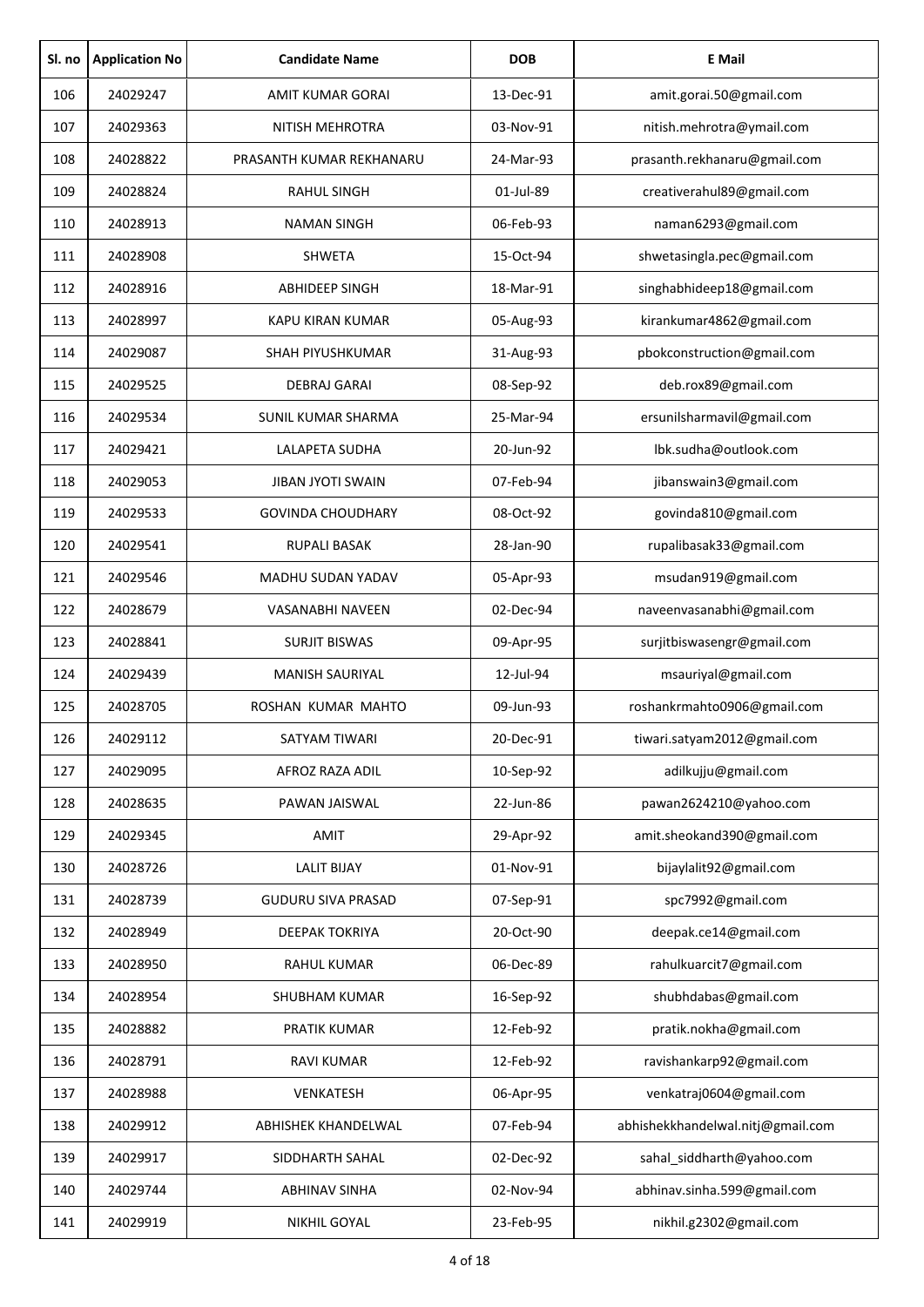| Sl. no | <b>Application No</b> | <b>Candidate Name</b>       | <b>DOB</b> | <b>E</b> Mail                 |
|--------|-----------------------|-----------------------------|------------|-------------------------------|
| 142    | 24029629              | <b>NAMAN GARG</b>           | 12-Sep-93  | naman.garg55@gmail.com        |
| 143    | 24029832              | PRASHANT KUMAR              | 02-Feb-92  | prashantvin7@gmail.com        |
| 144    | 24029764              | <b>KHAGESWAR DEHURY</b>     | 11-May-90  | khageswar00007@gmail.com      |
| 145    | 24029768              | <b>GAURAV KUMAR PUSHPAJ</b> | 19-Aug-92  | gkpushpaj@gmail.com           |
| 146    | 24029842              | ASHISH KUMAR SINGH          | 24-Jul-91  | ashishsinghce12hcst@gmail.com |
| 147    | 24029844              | <b>VINAY KUMAR</b>          | 14-Jan-90  | vkssbd@gmail.com              |
| 148    | 24029641              | <b>AVIK MUKHERJEE</b>       | 08-Feb-92  | mukherjee.joy83@gmail.com     |
| 149    | 24029770              | <b>DIGVIJAY KUMAR</b>       | 30-Sep-90  | diggynitjsr@gmail.com         |
| 150    | 24029091              | <b>MOHIT VERMA</b>          | 12-Dec-87  | mohitv55555@gmail.com         |
| 151    | 24029955              | <b>AMARESH TRIPATHY</b>     | 24-Jan-90  | nabard.at@gmail.com           |
| 152    | 24029957              | <b>VIREN</b>                | 13-May-92  | vdahiya431@gmail.com          |
| 153    | 24029635              | <b>VAIBHAV SHARMA</b>       | 30-Sep-91  | vaibhavs91@gmail.com          |
| 154    | 24029648              | <b>ANKIT ANAND</b>          | 28-Jun-92  | ankitanand.567@gmail.com      |
| 155    | 24029858              | NITISH BARNWAL              | 17-Mar-91  | nitish.barnwal.jgec@gmail.com |
| 156    | 24029754              | SOUBHIK GOSWAMI             | 18-Sep-91  | soubhikgoswami.ce@gmail.com   |
| 157    | 24030009              | <b>SUNNY BANERJEE</b>       | 01-Feb-92  | sunnybanerjee@yahoo.com       |
| 158    | 24029657              | PALLAVI PRIYA               | 11-Jan-87  | pallavi.priya30@gmail.com     |
| 159    | 24028482              | RAHUL KUMAR                 | 02-Oct-92  | krahulkrcivil123@gmail.com    |
| 160    | 24029758              | SOMENDRA SHARMA             | 17-May-93  | somendra093@gmail.com         |
| 161    | 24029682              | <b>ABHIJIT PYNE</b>         | 10-Apr-90  | abhijitpyne29@gmail.com       |
| 162    | 24028474              | <b>RAMESH M</b>             | 09-May-92  | civilrameshm@gmail.com        |
| 163    | 24029870              | ARKABRATA GHOSH             | 22-Mar-89  | arkabrata000@gmail.com        |
| 164    | 24029497              | MOHAMMAD ALI SAIFI          | 13-Jul-90  | alisaifi1307@gmail.com        |
| 165    | 24029793              | <b>TUSHAR DAS</b>           | 06-Mar-92  | tushardascivil@gmail.com      |
| 166    | 24029794              | MOHAMMAD BILAL KHAN         | 08-Mar-92  | bilalkhan8888@gmail.com       |
| 167    | 24029872              | SNEHAL PRASOON              | 28-Feb-91  | prasoonsnehal@gmail.com       |
| 168    | 24029874              | <b>ARGHYA SATPATI</b>       | 26-Nov-95  | arghyasatpati@gmail.com       |
| 169    | 24029564              | <b>SUMIT MAHAJAN</b>        | 19-Jan-91  | sdm91et@gmail.com             |
| 170    | 24029567              | NADEEM ASHRAF               | 13-Nov-87  | nadeem.nehal@gmail.com        |
| 171    | 24029691              | ANINDA MANDAL               | 28-Jun-91  | anindamandal91@gmail.com      |
| 172    | 24029689              | SANJAY KUMAR MAHATHA        | 15-May-90  | sanjuaec4@gmail.com           |
| 173    | 24029878              | <b>GAURAV GUPTA</b>         | 13-Sep-91  | gaurav.kumar560@yahoo.com     |
| 174    | 24029880              | <b>CHANDRAPPA G</b>         | 20-Sep-89  | chandrug037@gmail.com         |
| 175    | 24029574              | RAHUL ASATI                 | 10-Oct-91  | asati.ar007@gmail.com         |
| 176    | 24029802              | SHAMMI KUMAR                | 31-Jul-93  | shammikumar030@gmail.com      |
| 177    | 24029859              | <b>SALMAN KHAN</b>          | 15-Feb-92  | abbassalmank@gmail.com        |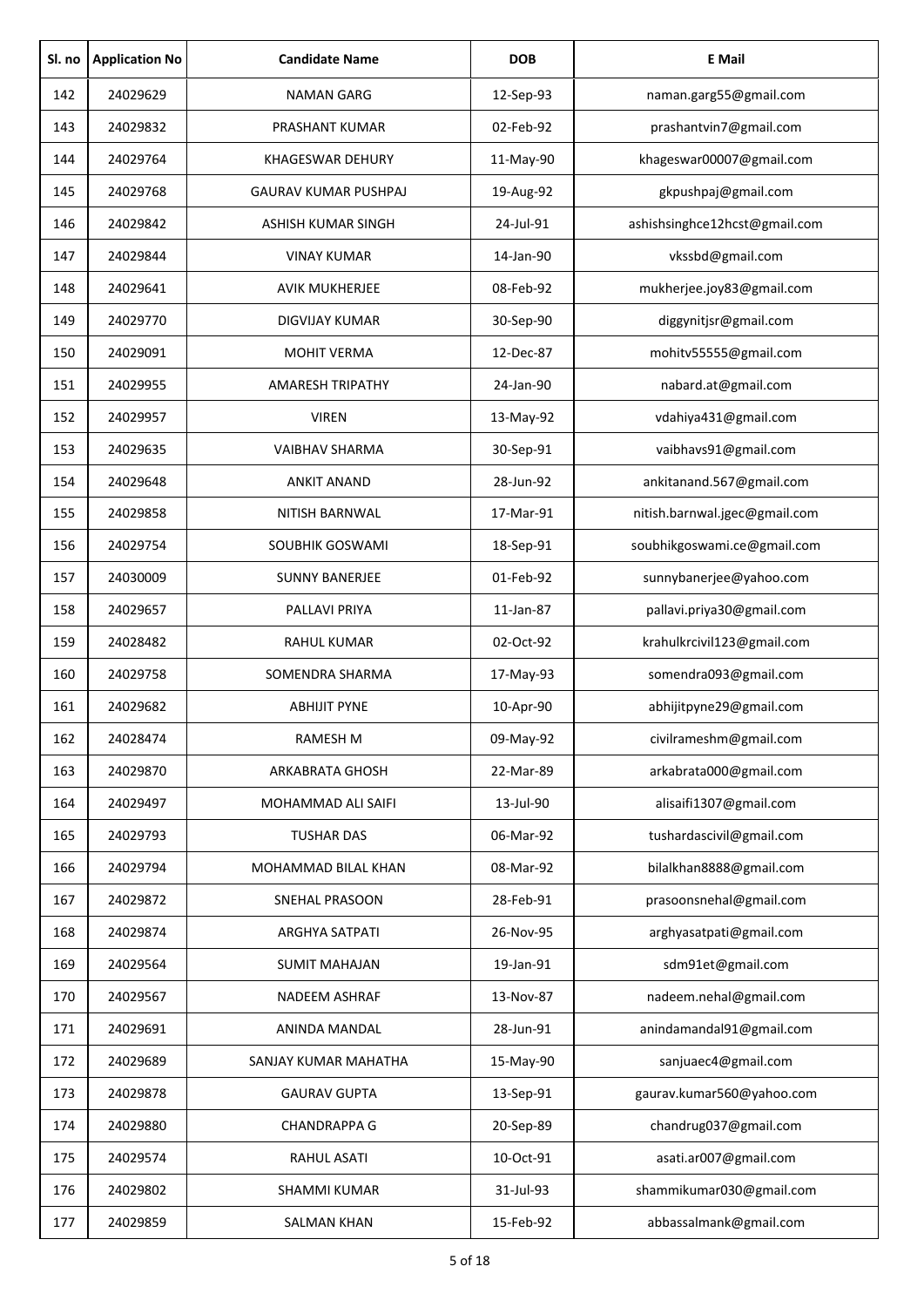| Sl. no | <b>Application No</b> | <b>Candidate Name</b>      | <b>DOB</b> | <b>E</b> Mail                |
|--------|-----------------------|----------------------------|------------|------------------------------|
| 178    | 24029885              | <b>DHIVYA V</b>            | 29-May-89  | dhivyav@bel.co.in            |
| 179    | 24029714              | DHARMENDRA KUMAR           | 02-Dec-92  | ipsdksingh@gmail.com         |
| 180    | 24029715              | ADITYA PRABHAKAR           | 14-Jun-89  | nivedita8292@gmail.com       |
| 181    | 24029839              | <b>NITISH SHARMA</b>       | 04-Jan-92  | nsmailmenow@gmail.com        |
| 182    | 24029741              | <b>SUNNY</b>               | 07-Dec-89  | sunny_shivaji@yahoo.com      |
| 183    | 24029555              | ANBULATHAN C               | 30-May-90  | anbulathan@gmail.com         |
| 184    | 24029904              | <b>VIJAY</b>               | 04-Jun-93  | vijaytripathic8@gmail.com    |
| 185    | 24029910              | CHALAMALASETTI SRIHARI     | 26-Jun-94  | sriharic25@gmail.com         |
| 186    | 24029611              | SABYASACHI SEN             | 10-Dec-91  | sabyasachisen45@gmail.com    |
| 187    | 24030223              | PANKAJ KUMAR SINGH         | 10-Aug-94  | pankaj1101158@gmail.com      |
| 188    | 24030224              | <b>VIPUL RAJ</b>           | 14-Sep-91  | vipul.raj26@gmail.com        |
| 189    | 24030228              | <b>OSHIN RANJAN</b>        | 21-Dec-92  | oshinloveranjan@gmail.com    |
| 190    | 24030256              | BIKASH RANJAN BARIK        | 16-Jul-92  | bikashranjan987@gmail.com    |
| 191    | 24030230              | <b>NIVEDITA</b>            | 13-Nov-92  | niveditanov13@gmail.com      |
| 192    | 24030258              | <b>RAJNEESH RAI</b>        | 04-Oct-91  | rajneeshrai9@gmail.com       |
| 193    | 24030259              | PRAMOD SINGH               | 01-Jun-90  | pramod_civil12@yahoo.com     |
| 194    | 24029617              | SHASHWAT TIWARI            | 13-Oct-92  | shashwat.tiwari@hotmail.com  |
| 195    | 24030038              | DHARMENDRA KUMAR PRAJAPATI | 15-Jul-94  | dharm0794@gmail.com          |
| 196    | 24030158              | PANKAJ SONI                | 16-Nov-93  | soni.epankaj@gmail.com       |
| 197    | 24030085              | SOMANATH BEHERA            | 06-Jul-92  | somnathcool07@gmail.com      |
| 198    | 24030265              | <b>BHABESH LAKHANI</b>     | 01-Sep-90  | bhabeshlakhani25@gmail.com   |
| 199    | 24030047              | SHUBHAM GUPTA              | 04-Jan-92  | shubhamgupta2007@gmail.com   |
| 200    | 24030050              | MAHENDRA KUMAR YADAV       | 02-Sep-92  | mahendra0057@gmail.com       |
| 201    | 24030260              | <b>ARITRA BISWAS</b>       | 23-Mar-92  | aritrabiswas2012@gmail.com   |
| 202    | 24030273              | VANGAPANDU CHAITANYA       | 10-Aug-94  | vchaitu.94@gmail.com         |
| 203    | 24030053              | MURUGAVEL A                | 20-Oct-93  | murugavel.be.civil@gmail.com |
| 204    | 24030247              | NIHAR RANJAN NAYAK         | 04-Mar-92  | niharn56@gmail.com           |
| 205    | 24030248              | YASHASWI                   | 25-Nov-92  | yashaswirocks18@gmail.com    |
| 206    | 24029603              | AQUEEL AHMED               | 15-Aug-89  | officialaqueel@gmail.com     |
| 207    | 24030065              | <b>ANKIT KUMAR</b>         | 10-Oct-90  | ak.kietce@yahoo.com          |
| 208    | 24030182              | DEBMALLYA DUTTA            | 29-Feb-92  | debmallya92in@gmail.com      |
| 209    | 24030194              | AKASH CHOURASIYA           | 29-Sep-92  | chourasiya.akash29@gmail.com |
| 210    | 24029695              | PIYUSH RANJAN              | 21-Jan-90  | piyushria10@gmail.com        |
| 211    | 24030076              | <b>SUBHAM RAJ</b>          | 03-Apr-93  | sraj84577@gmail.com          |
| 212    | 24029656              | LAKSHMI GANESH SANKABATULA | 27-Jun-92  | saiganesh.888@gmail.com      |
| 213    | 24029886              | CHIRANJEEV SATYANARAYAN    | 14-Mar-91  | chiranjeev.mecon@gmail.com   |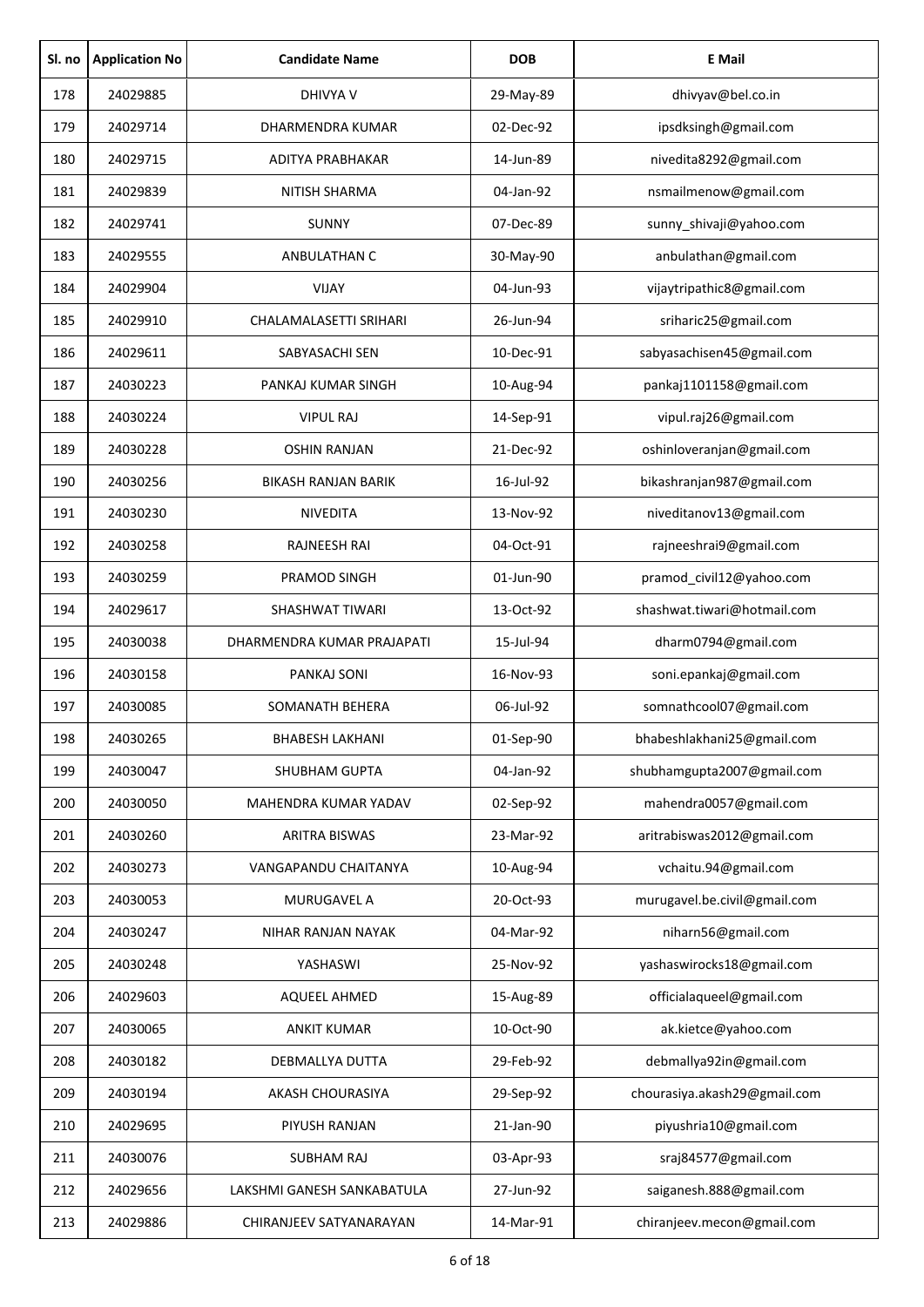| Sl. no | <b>Application No</b> | <b>Candidate Name</b>   | <b>DOB</b> | <b>E</b> Mail                     |
|--------|-----------------------|-------------------------|------------|-----------------------------------|
| 214    | 24030051              | <b>G M KARTICK</b>      | 06-Nov-92  | kartick.g.m@gmail.com             |
| 215    | 24029663              | SUDHANSHU SEN           | 25-Aug-93  | sudhanshu96sen@gmail.com          |
| 216    | 24029666              | <b>SUMIT SARANGI</b>    | 20-Dec-90  | sumitsarangi24@gmail.com          |
| 217    | 24028854              | <b>KUMAR S</b>          | 20-Mar-94  | maishu.mohan@gmail.com            |
| 218    | 24029933              | <b>ABHISHEK KUMAR</b>   | 04-Dec-93  | abhibdps@gmail.com                |
| 219    | 24029911              | KESHAW CHANDRA SINHA    | 07-Jan-93  | kcsinha7@gmail.com                |
| 220    | 24030095              | <b>LIPI GAUR</b>        | 06-Sep-93  | lipigaur09@gmail.com              |
| 221    | 24030096              | <b>RAKESH CHOUBEY</b>   | 21-Dec-93  | rakeshchoubeyy@gmail.com          |
| 222    | 24030097              | <b>SAYAN SARKAR</b>     | 05-May-94  | sayansarkar94@gmail.com           |
| 223    | 24030107              | RAJESH SAHU             | 14-Jan-93  | sahur38@yahoo.com                 |
| 224    | 24029999              | SIVARAMAKRISHNAN S      | 16-Dec-91  | sivawl91@gmail.com                |
| 225    | 24030000              | ATANU BHATTACHARYA      | 03-Apr-94  | atanubhattacharya.civil@gmail.com |
| 226    | 24030004              | RIZU SRIVASTAVA         | 20-Apr-93  | rizusriv@gmail.com                |
| 227    | 24030100              | NIYAZ ANSARI            | 20-Aug-88  | niyazansari55085@gmail.com        |
| 228    | 24030219              | <b>SUBHAM MUKHERJEE</b> | 24-Jan-94  | mukherjeesubham4@gmail.com        |
| 229    | 24030213              | SOUMADEEP DAS           | 06-Oct-93  | soumo.das2000@gmail.com           |
| 230    | 24030136              | <b>ROHIT RANJAN</b>     | 17-Aug-90  | ranjan_rohit170890@yahoo.co.in    |
| 231    | 24030282              | <b>RISHAV RAJ</b>       | 10-Aug-92  | rishav008svm@gmail.com            |
| 232    | 24030293              | KUNWAR BARISTER SINGH   | 10-Apr-94  | kunwarbaristersingh@gmail.com     |
| 233    | 24030313              | SATYA PRAKASH SINGH     | 10-Oct-91  | satyapcit66@gmail.com             |
| 234    | 24030233              | <b>DIVYAN JAIN</b>      | 10-Oct-92  | divyanjain1010@gmail.com          |
| 235    | 24030141              | ENAYATULLAH             | 14-Dec-91  | enayat.majid@yahoo.in             |
| 236    | 24030319              | <b>SAKET KUMAR</b>      | 01-Feb-94  | sak8kumar@gmail.com               |
| 237    | 24030333              | MANISH KUMAR JAISWAL    | 03-Aug-93  | manishcivil123@gmail.com          |
| 238    | 24030231              | <b>KAUSHAL KISHORE</b>  | 25-Aug-89  | kaushal258@gmail.com              |
| 239    | 24030284              | SASMITA BHUYAN          | 27-Sep-91  | rupa.gulu@gmail.com               |
| 240    | 24030339              | PYDI RAMU               | 08-Dec-90  | pydiramu6141@gmail.com            |
| 241    | 24030345              | <b>KUMAR ANKUR</b>      | 30-Jun-90  | anshankur4u@gmail.com             |
| 242    | 24030365              | AKASH CHAUDHARY         | 11-Jul-92  | akashch.civil@gmail.com           |
| 243    | 24030287              | AKASH KUMAR             | 13-Feb-92  | erakashkumar51@gmail.com          |
| 244    | 24030306              | DEBJYOTI GHOSH          | 30-Aug-89  | debjyotighosh1989@gmail.com       |
| 245    | 24030352              | MUTHUKUMAR M            | 04-Apr-93  | muthukumarbits@yahoo.com          |
| 246    | 24029273              | VIKAS KUMAR PRABHAKAR   | 04-Dec-78  | vikaskumar37@gmail.com            |
| 247    | 24029064              | ANIL BARNOWAL           | 09-Nov-81  | barnowal.iitr@gmail.com           |
| 248    | 24029331              | <b>SAURAV ROY</b>       | 15-Jun-80  | saurav2win@gmail.com              |
| 249    | 24029420              | AMITAVA MONDAL          | 22-Feb-80  | amondalbnr@gmail.com              |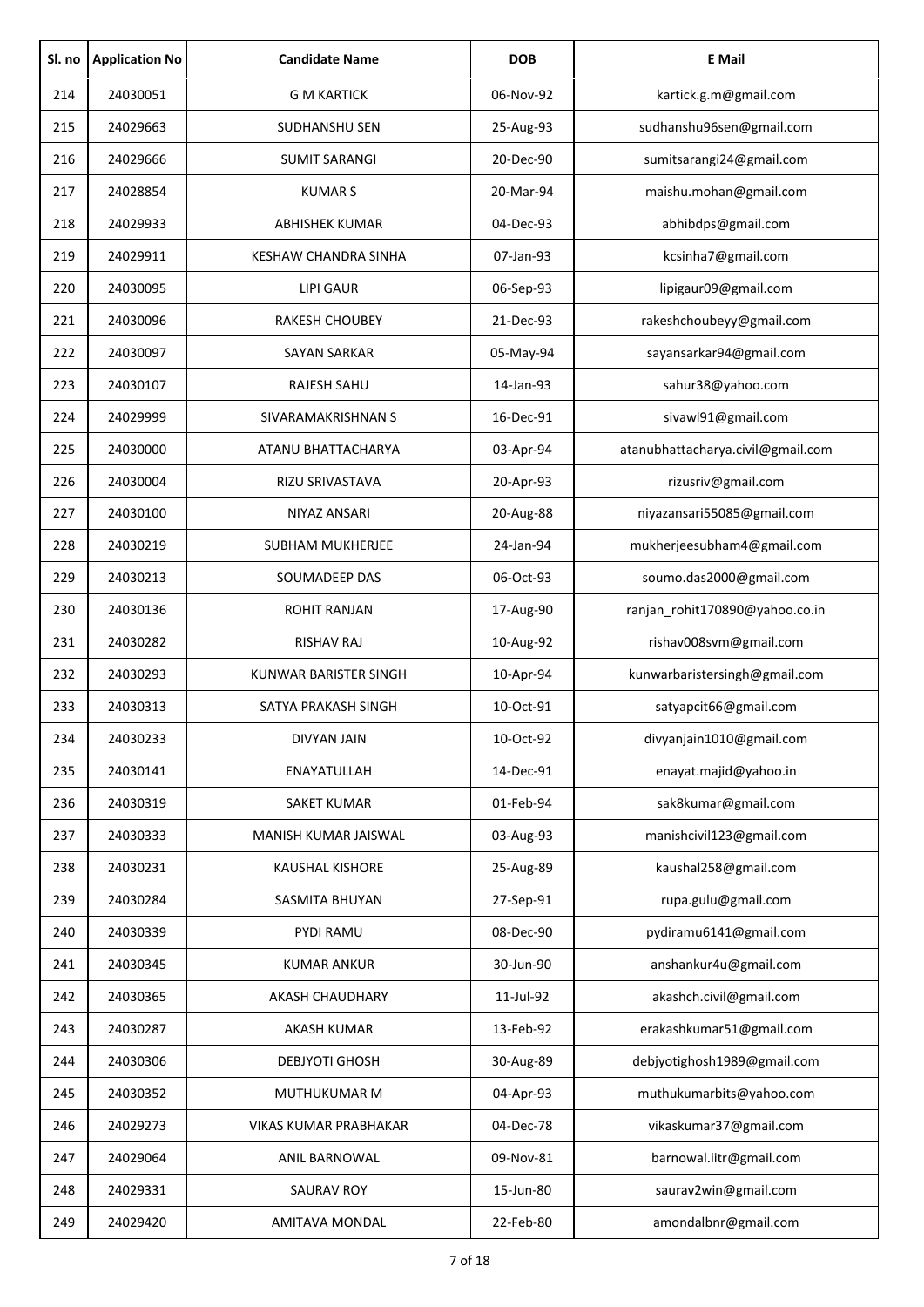| Sl. no | <b>Application No</b> | <b>Candidate Name</b>           | <b>DOB</b> | <b>E</b> Mail                    |
|--------|-----------------------|---------------------------------|------------|----------------------------------|
| 250    | 24029543              | <b>GAURAV BHARGAVA</b>          | 20-May-82  | bhargavagau@gmail.com            |
| 251    | 24028852              | SANDIP KUMAR GHOSH              | 07-Mar-83  | ghosh.sandipkumar@gmail.com      |
| 252    | 24028788              | <b>VINAY DIXIT</b>              | 16-Jun-82  | vinay.dixit@rediffmail.com       |
| 253    | 24028969              | SANTA PATTANAYAK                | 10-May-81  | snt.pattanayak@gmail.com         |
| 254    | 24029759              | <b>BHARAT NARAYAN CHOUDHARY</b> | 06-Oct-82  | bnarayanc@gmail.com              |
| 255    | 24029849              | BRAHADEESWARAN                  | 25-Jun-80  | saibraha@hotmail.com             |
| 256    | 24029559              | PANKAJ KUMAR MAURYA             | 02-Sep-79  | pankaj79pankaj@yahoo.com         |
| 257    | 24029688              | AJAY KUMAR SINGH RUHEL          | 27-Feb-81  | ajayruhel@gmail.com              |
| 258    | 24029799              | RAVIKUMAR CHENCHALA             | 27-Jun-82  | ravikumar.chenchala@gmail.com    |
| 259    | 24029609              | <b>ASHUTOSH SHUKLA</b>          | 04-Aug-82  | mech ashutosh@yahoo.com          |
| 260    | 24029274              | <b>ATUL</b>                     | 01-Jan-82  | atulpatil99@gmail.com            |
| 261    | 24030045              | <b>BHUPENDRA KUMAR</b>          | 06-Jul-82  | b123hupe@gmail.com               |
| 262    | 24030126              | <b>SANJIB JANA</b>              | 03-Dec-80  | sanjibjana144@gmail.com          |
| 263    | 24029280              | <b>ROHIT VIKASH</b>             | 20-Aug-75  | rohit253@rediffmail.com          |
| 264    | 24028676              | <b>JAWED AHMAD</b>              | 14-Jan-76  | jawedrazi2424@gmail.com          |
| 265    | 24029800              | SAMIT BHATTACHARYA              | 14-May-77  | samit1405@gmail.com              |
| 266    | 24030121              | VINAYKUMAR SUBHASHRAO GARJE     | 11-Aug-78  | vinayg456@gmail.com              |
| 267    | 24028490              | RAKESHKUMAR JHA                 | 15-Nov-72  | jharakeshkumar72@gmail.com       |
| 268    | 24029033              | AMIT KUMAR ADHYA                | 05-Apr-74  | amitkumaradhya@hotmail.com       |
| 269    | 24029179              | SANJAY KUMAR SAH                | 15-Apr-73  | sksah73@gmail.com                |
| 270    | 24029440              | SHREE RAMAN                     | 26-Dec-73  | shreeramandubey@yahoo.com        |
| 271    | 24029241              | <b>SUMAN HAZRA</b>              | 30-May-73  | sumanh5@gmail.com                |
| 272    | 24029258              | RAVI SHANAR RAJHANS             | 15-Dec-79  | rajhans.ravi15@gmail.com         |
| 273    | 24028836              | <b>ASRAF ALI</b>                | 11-Feb-81  | aakhan1102@gmail.com             |
| 274    | 24029113              | <b>SUMITA TIWARI</b>            | 03-Apr-79  | sumita.tiwari16e@iimranchi.ac.in |
| 275    | 24029699              | PRANAV KUMAR                    | 26-Jun-80  | pranav.kumar80@gmail.com         |
| 276    | 24029607              | <b>GAURAV KUMAR SHARMA</b>      | 21-Apr-83  | grv_kuk@rediffmail.com           |
| 277    | 24029575              | <b>SUMIT MUKHERJEE</b>          | 03-Jan-80  | sumit.mukherjee.nsn@gmail.com    |
| 278    | 24029743              | PRIYANKA                        | 25-Feb-80  | priyanka.mtnl@gmail.com          |
| 279    | 24029976              | <b>ANAL KUMAR</b>               | 28-Feb-87  | analkumarmba23@gmail.com         |
| 280    | 24029602              | SOREDDY RAMKUMAR                | 11-Jun-80  | ram.soreddy@gmail.com            |
| 281    | 24029852              | SAMAJI YADAV                    | 12-Mar-76  | syadav1976@gmail.com             |
| 282    | 24030347              | ANJANEYANAGAPRADEEPKUMAR KOTTA  | 12-Nov-80  | pradeep.kotta@gmail.com          |
| 283    | 24028655              | <b>GYAN PRAKASH</b>             | 01-Jan-76  | gyanprakash76@gmail.com          |
| 284    | 24029482              | <b>MANISH S JOSHI</b>           | 12-Jun-67  | exiafsergeant@yahoo.co.in        |
| 285    | 24029728              | KAUSHLENDRA KUMAR SINHA         | 26-Dec-75  | kaushalrsinha@gmail.com          |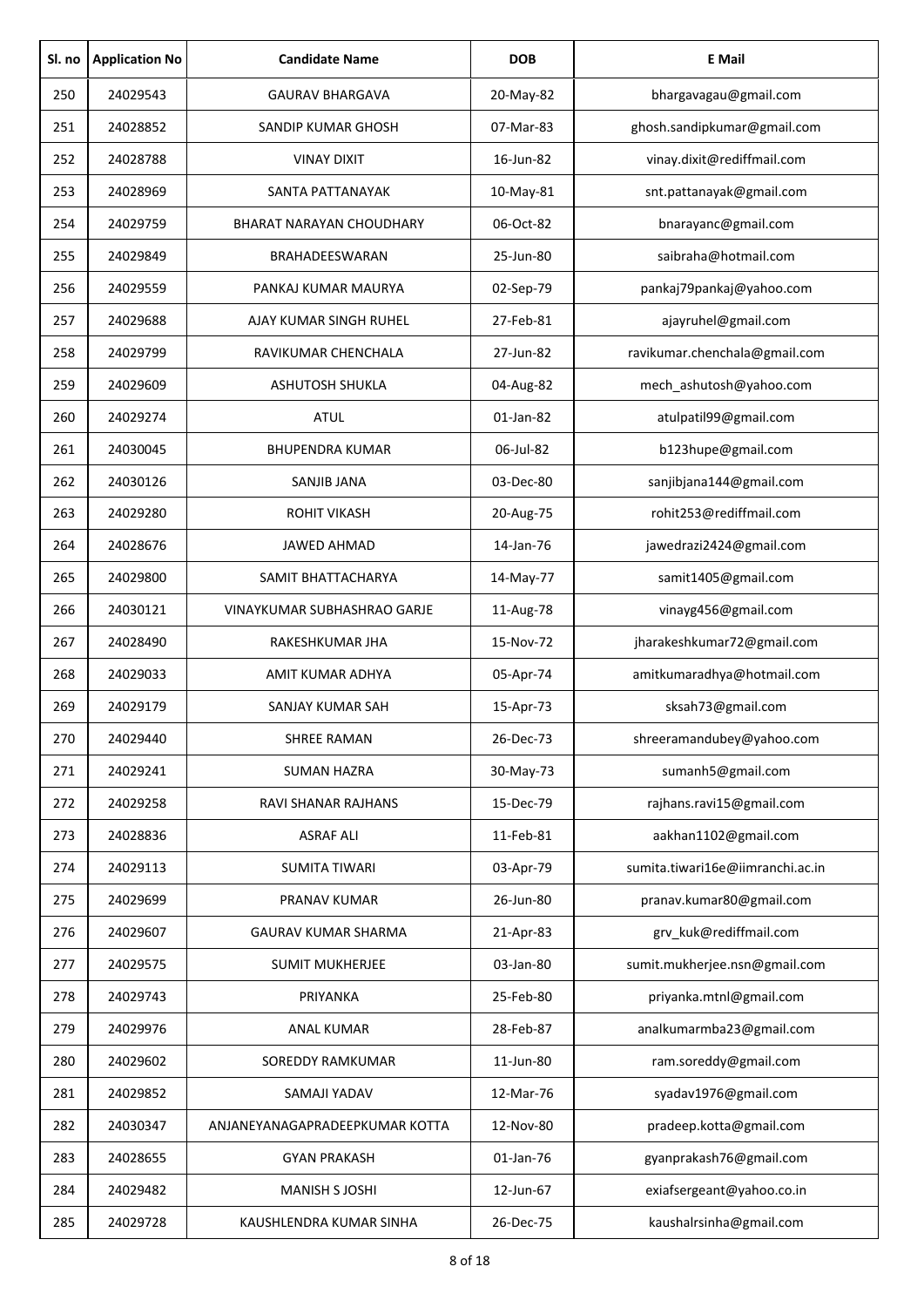| Sl. no | <b>Application No</b> | <b>Candidate Name</b>      | <b>DOB</b> | <b>E</b> Mail                     |
|--------|-----------------------|----------------------------|------------|-----------------------------------|
| 286    | 24029987              | UMESH KUMAR PANDEY         | 01-Sep-75  | pandeyukp2@yahoo.co.in            |
| 287    | 24030118              | <b>AVANI PRASAD</b>        | 17-Aug-76  | avanisap@gmail.com                |
| 288    | 24028626              | DEEPANSHU PRASAD SONI      | 06-Mar-83  | engr.deepanshu@gmail.com          |
| 289    | 24028951              | SOUGATA BHATTACHERJEE      | 26-Jun-83  | sougata82@gmail.com               |
| 290    | 24030218              | <b>J NIRMAL PRASHAD</b>    | 05-Nov-83  | nirmalprashad@gmail.com           |
| 291    | 24030232              | <b>MONALISA PATTANAIK</b>  | 01-Apr-83  | pattanaik.m@gmail.com             |
| 292    | 24029881              | NEERAJ KUMAR JHA           | 05-May-85  | neerajjha007@gmail.com            |
| 293    | 24029551              | KRISHNA KANT SINGH         | 23-Aug-83  | krishna842@gmail.com              |
| 294    | 24030277              | <b>SHYAM SHANKAR GUPTA</b> | 28-Jun-83  | ssguptaucil@gmail.com             |
| 295    | 24028521              | AMLAN DASGUPTA             | 31-Aug-79  | amlan_das1@rediffmail.com         |
| 296    | 24028898              | MAYANK UPADHAYAY           | 13-Sep-82  | upadhayaymayank23@gmail.com       |
| 297    | 24030010              | <b>ABHISHEK SINHA</b>      | 28-Mar-79  | abhisheksinha_2004@rediffmail.com |
| 298    | 24029006              | ANUPAM AICH                | 17-Oct-78  | anupam_aich8@yahoo.co.in          |
| 299    | 24029250              | CHINMAY NANDA              | 03-May-89  | cnanda89@gmail.com                |
| 300    | 24029108              | PRABHJEET SINGH            | 13-Jul-90  | singhprabhjeet001@gmail.com       |
| 301    | 24029115              | <b>SHIV SHANKAR</b>        | 01-Feb-87  | shivshankar121987@gmail.com       |
| 302    | 24029309              | NEERAJ                     | 01-Dec-87  | neeraj.pathak1@gmail.com          |
| 303    | 24029515              | <b>BHARAN KUMAR POTLRI</b> | 11-Sep-89  | bharanpoturi@gmail.com            |
| 304    | 24028717              | DHEERAJ KUMAR              | 28-Jan-89  | kumar.dheeraj@tatamotors.com      |
| 305    | 24029431              | <b>ARDHENDU PAUL</b>       | 04-Aug-89  | ardhendu002@gmail.com             |
| 306    | 24028755              | SOMOJIT BHUIN              | 30-Mar-87  | somojit 2007@yahoo.co.in          |
| 307    | 24028887              | NITESH KUMAR DUBEY         | 21-Jun-87  | nitesh.sdubey@gmail.com           |
| 308    | 24029448              | MOHAMMED SUFIAN ANSARI     | 11-May-90  | msamech@live.in                   |
| 309    | 24029760              | MD IMTIAZ FAROOQUE         | 13-Apr-90  | imee.kolkata@gmail.com            |
| 310    | 24029626              | RAMAN KUMAR PANDIT         | 03-Jan-88  | ramangiet@gmail.com               |
| 311    | 24029710              | ANIL KUMAR MISHRA          | 26-Nov-87  | anil.mishra@trf.co.in             |
| 312    | 24029590              | VENKATA RAMA KUMAR YASODA  | 02-Aug-83  | yvramakumar@gmail.com             |
| 313    | 24029817              | UJJAWAL KUMAR UJALA        | 12-Feb-91  | ujjawalujala@gmail.com            |
| 314    | 24029898              | <b>MRINMOY DHANG</b>       | 30-Aug-88  | mrinmoydhang@gmail.com            |
| 315    | 24029596              | <b>ASHISH CHOPRA</b>       | 30-Apr-88  | chopra_ashish@ymail.com           |
| 316    | 24029742              | ANOOP KUMAR MISHRA         | 11-Jan-89  | eranoop1989@gmail.com             |
| 317    | 24030225              | <b>VAIBHAV GUPTA</b>       | 19-Mar-89  | vaibhav1903.gupta@gmail.com       |
| 318    | 24030048              | PRABHJEET SINGH            | 13-Jul-90  | pappe26@gmail.com                 |
| 319    | 24029512              | <b>MANORANJAN PUJARI</b>   | 10-Apr-88  | manoranjan.pujari@gmail.com       |
| 320    | 24029979              | <b>SUBRATA SARKAR</b>      | 12-Oct-88  | subrata315@gmail.com              |
| 321    | 24029862              | A LAXMI NARAYAN            | 23-Mar-89  | laxmi2aero@gmail.com              |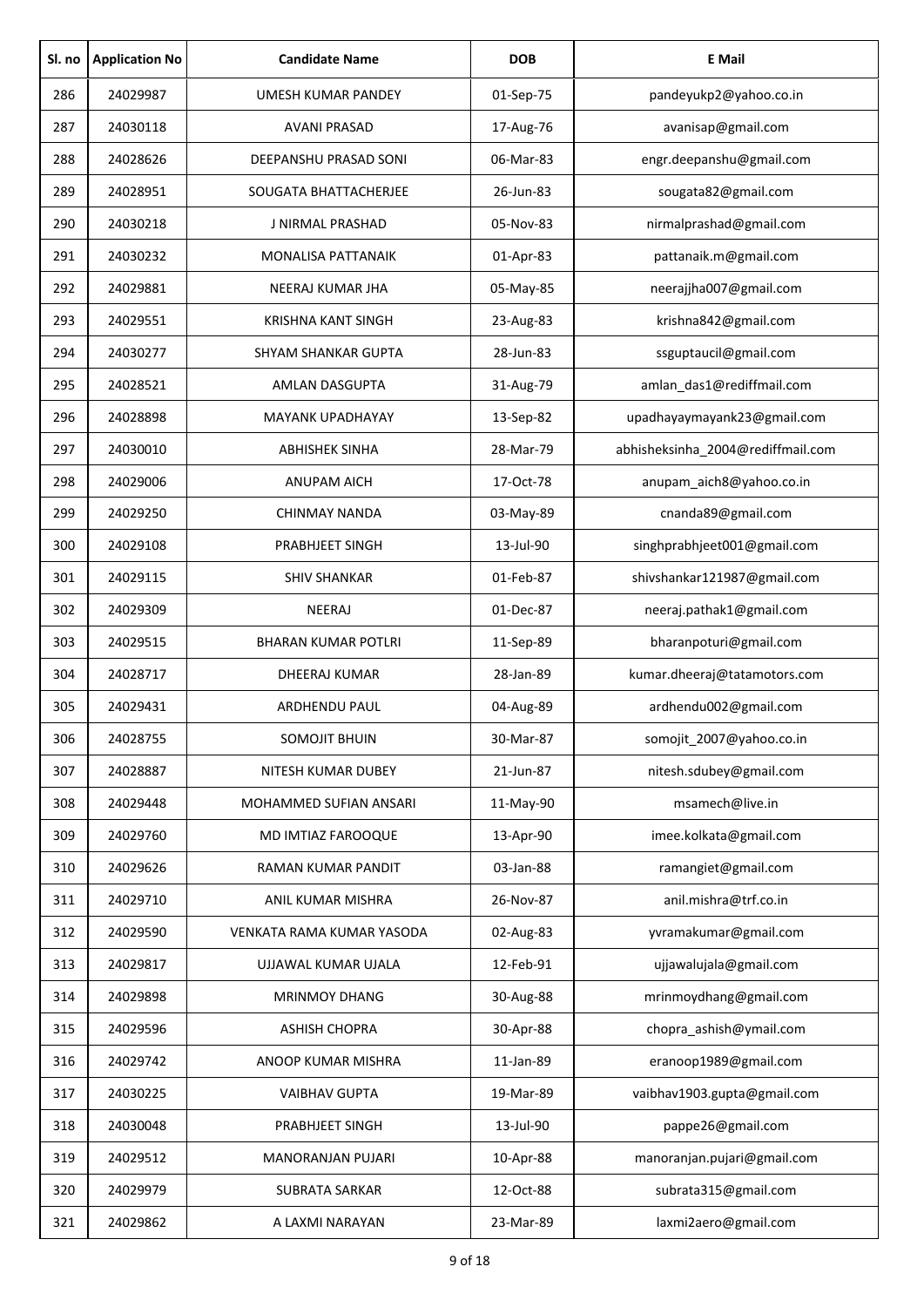| Sl. no | <b>Application No</b> | <b>Candidate Name</b>          | <b>DOB</b> | <b>E</b> Mail                 |
|--------|-----------------------|--------------------------------|------------|-------------------------------|
| 322    | 24030272              | PRAFUL BHALERAO                | 05-Apr-88  | praful3719@gmail.com          |
| 323    | 24030298              | RAJ KUMAR SHARMA               | 25-Apr-88  | raj298@gmail.com              |
| 324    | 24030329              | <b>RAMAN KUMAR</b>             | 01-Mar-87  | raman.kumar0103@gmail.com     |
| 325    | 24028576              | <b>VIDYA BHUSHAN KUMAR</b>     | 20-Nov-89  | vidyabhushank703@gmail.com    |
| 326    | 24028758              | ASHISH KUMAR MISHRA            | 10-Apr-91  | ak.mishratig@gmail.com        |
| 327    | 24028976              | <b>RAHUL GAURAV</b>            | 30-Jul-89  | rahugaurav@gmail.com          |
| 328    | 24028910              | <b>ABHISHEK ROY</b>            | 29-Oct-89  | abhishekroy.asn@gmail.com     |
| 329    | 24029591              | VENKATA RAMA KUMAR YASODA      | 02-Aug-83  | yvramakumar@gmail.com         |
| 330    | 24030144              | RAGHAVENDRA PRAVEEN MADDULAPAL | 19-Aug-88  | praveenmaddulapalli@gmail.com |
| 331    | 24030251              | KUNAL MEHTA                    | 06-Feb-87  | kunalrntc@gmail.com           |
| 332    | 24028519              | <b>RAKESH KUMAR SINGH</b>      | 11-Dec-86  | rakeshsingh0199@gmail.com     |
| 333    | 24028606              | <b>NIVIT KUMAR</b>             | 07-Oct-85  | nivitkamboj@gmail.com         |
| 334    | 24029046              | RAVIKANTH ALURI                | 25-Jul-83  | 2ravikanth@gmail.com          |
| 335    | 24029335              | ARBIND KUMAR AKELA             | 11-Apr-84  | akela08@gmail.com             |
| 336    | 24029239              | <b>VIMAL TIRUPATI</b>          | 07-Jan-87  | tvimal@outlook.com            |
| 337    | 24029518              | <b>KUMAR KUNAL</b>             | 05-Dec-84  | mishra24kunal@gmail.com       |
| 338    | 24028707              | <b>NITESH BHANDARI</b>         | 21-Apr-88  | niteshbhandari21387@gmail.com |
| 339    | 24028946              | <b>GUDUR SRINIVAS</b>          | 31-May-83  | srinugudur@gmail.com          |
| 340    | 24029763              | <b>CHANDAN KUMAR</b>           | 07-Nov-84  | nandan16082012@gmail.com      |
| 341    | 24029943              | NITHISH BHASKARAN              | 28-Aug-86  | nitheeshav@gmail.com          |
| 342    | 24029935              | ARVIND AGRAWAL                 | 26-Dec-86  | iitkgp.arvind@gmail.com       |
| 343    | 24029808              | SATISH KUMAR                   | 23-Nov-84  | kirtanin01@gmail.com          |
| 344    | 24029809              | MUBASH SHIR HELAL              | 02-Oct-85  | mubiali@gmail.com             |
| 345    | 24030087              | SANGHAMITRA ROUT               | 23-May-83  | sanghamitrarout@gmail.com     |
| 346    | 24029040              | NEERAJ KUMAR SHARMA            | 24-Oct-88  | neerajbit2k8@gmail.com        |
| 347    | 24028994              | DIBYA JYOTI NANDA              | 27-Mar-92  | career.dibya17@gmail.com      |
| 348    | 24029144              | ARPAN KUMAR SISODIA            | 02-Oct-91  | arpank2011@gmail.com          |
| 349    | 24029260              | LAKSHMI KANTH R                | 31-Jul-88  | kanthkec@gmail.com            |
| 350    | 24029164              | <b>REMITH V</b>                | 16-May-87  | remithv@gmail.com             |
| 351    | 24028616              | AMIT KUMAR DAS MOHAPATRA       | 20-Aug-87  | amitdata24@yahoo.com          |
| 352    | 24028744              | RAVI KUMAR SINGH               | 01-Feb-89  | ravi_kumar_sn@outlook.com     |
| 353    | 24029360              | <b>DEEP BANERJEE</b>           | 12-Mar-87  | banerjeedeepc4@gmail.com      |
| 354    | 24028641              | SWATANTRA KUMAR SHANDILYA      | 12-Sep-87  | shandilya.jspl@gmail.com      |
| 355    | 24028847              | PRADEEP KUMAR BARNWAL          | 26-Sep-92  | pradeepsae2k9@gmail.com       |
| 356    | 24029120              | ASHISH KUMAR TULE              | 23-Sep-86  | ashish.tule@gmail.com         |
| 357    | 24029390              | SANDIP UPADHYAY                | 07-Nov-88  | upadhyay.sandip@gmail.com     |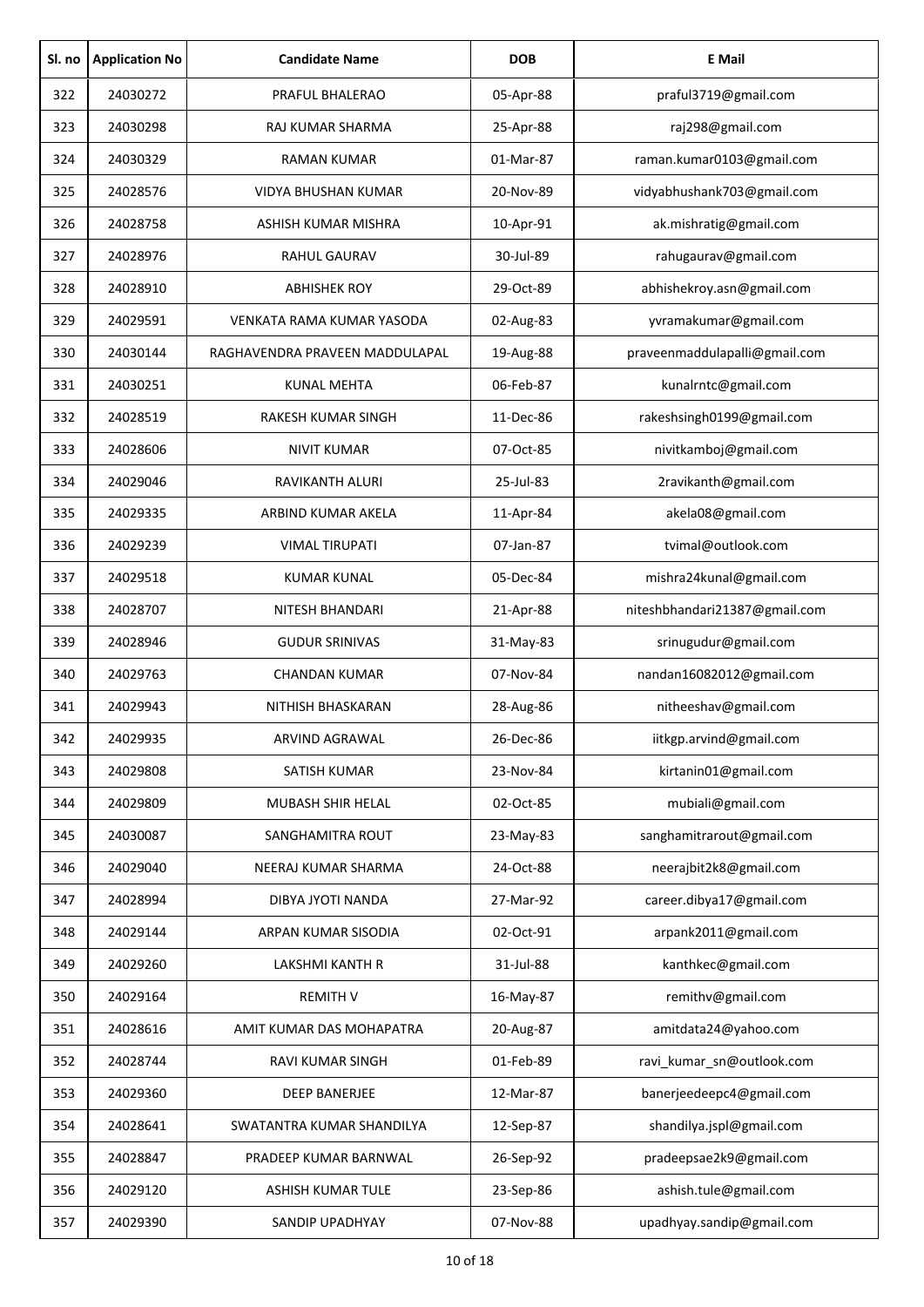| Sl. no | <b>Application No</b> | <b>Candidate Name</b>            | <b>DOB</b> | <b>E</b> Mail                   |
|--------|-----------------------|----------------------------------|------------|---------------------------------|
| 358    | 24029444              | <b>SACHIN KARAN</b>              | 15-Dec-88  | sachinrajkaran@yahoo.com        |
| 359    | 24029458              | SATHISH BABU E                   | 05-Mar-88  | sathishbabu.cse@gmail.com       |
| 360    | 24029838              | <b>AKSHAY BANGA</b>              | 30-Apr-90  | akshay9233@gmail.com            |
| 361    | 24029845              | <b>KUNAL JHA</b>                 | 19-Nov-90  | kunaljha70@gmail.com            |
| 362    | 24028516              | <b>ROHITESH ROUTRAY</b>          | 23-Jan-91  | routrayrohiteshceb@gmail.com    |
| 363    | 24029777              | <b>MANISH TIWARI</b>             | 12-Oct-87  | manish.t12oct@gmail.com         |
| 364    | 24029867              | <b>ROHIT RITESH</b>              | 20-Jul-90  | rohit.ritesh143@gmail.com       |
| 365    | 24029568              | PRIYANKA SHARMA                  | 01-Jul-88  | sharmavpriyanka@gmail.com       |
| 366    | 24029437              | <b>KUNAL ANAND</b>               | 17-Jan-85  | kunalanandupes@gmail.com        |
| 367    | 24029703              | <b>CHIRANJIT PATHAK</b>          | 22-Oct-87  | chiranjitpathak@rediffmail.com  |
| 368    | 24029592              | <b>VENKATA RAMA KUMAR YASODA</b> | 02-Aug-83  | yvramakumar@gmail.com           |
| 369    | 24029899              | NIKHIL KUMAR JHA                 | 10-Jun-88  | nikhilaeon@gmail.com            |
| 370    | 24030030              | <b>MAHENDRA G</b>                | 22-Jun-87  | mahendra.gunduboyena@gmail.com  |
| 371    | 24030169              | <b>VIVEK KUMAR</b>               | 23-Mar-89  | vivek.vicky23@gmail.com         |
| 372    | 24030183              | <b>RAJEEV KUMAR</b>              | 18-Dec-89  | rajeevk260@gmail.com            |
| 373    | 24030186              | <b>BHAGYA SRRI</b>               | 17-Oct-91  | bhagyasrri1710@gmail.com        |
| 374    | 24029654              | SIDDHARTH DURGAPAL               | 18-Jul-88  | sid88890@gmail.com              |
| 375    | 24030080              | MOKKARALA REVATHI RAMAN          | 18-Mar-91  | ramanmokkarala@gmail.com        |
| 376    | 24029477              | <b>RONIK TYAGI</b>               | 03-Jun-95  | ronikdhruvtyagi@gmail.com       |
| 377    | 24030199              | SAIKAT KUMAR BISWAS              | 12-Apr-88  | msaikatb@gmail.com              |
| 378    | 24030044              | SUDHANSHU SHARMA                 | 10-Apr-88  | sudh229@gmail.com               |
| 379    | 24029992              | NISHANT BHUSHAN                  | 07-Feb-89  | nishantnhai@gmail.com           |
| 380    | 24030122              | <b>ABHIJEET</b>                  | 17-Sep-88  | abhinpc87@gmail.com             |
| 381    | 24030019              | SHASHANK SHEKHAR SINGH           | 21-May-89  | shekhardeshashank@gmail.com     |
| 382    | 24030208              | SHRIYA                           | 28-Feb-94  | shriya284032@gmail.com          |
| 383    | 24030291              | AVINASH MISHRA                   | 10-Jan-89  | avinash1mishra@gmail.com        |
| 384    | 24030267              | PRIYA KUMARI                     | 05-Oct-89  | priyanikita.roy2@gmail.com      |
| 385    | 24030286              | <b>DEEP SHIKHA</b>               | 01-Nov-84  | deeps.abhivyakti@gmail.com      |
| 386    | 24030310              | <b>VAKATI TEJESVI</b>            | 07-Nov-91  | vtejesvi@gmail.com              |
| 387    | 24029406              | <b>MANOJ KUMAR</b>               | 28-Jul-87  | manoj.asa01@gmail.com           |
| 388    | 24030320              | SAURABH GUPTA                    | 07-May-87  | saurabhgupta_09@yahoo.in        |
| 389    | 24030330              | DEEPAK KUMAR                     | 31-Dec-87  | deepak.ece105@gmail.com         |
| 390    | 24030326              | ABHISHEK KUMAR SINGH             | 21-Jul-92  | 21abhier.1992@gmail.com         |
| 391    | 24030334              | SANDEEP KUMAR PADHIARY           | 12-Jun-89  | padhiary.sandeepkumar@gmail.com |
| 392    | 24028599              | YOGESH MISHRA                    | 24-Dec-85  | mishrayogesh_issi@yahoo.com     |
| 393    | 24029062              | SOUMYA RANJAN KAR                | 09-May-86  | soumya.kar05@gmail.com          |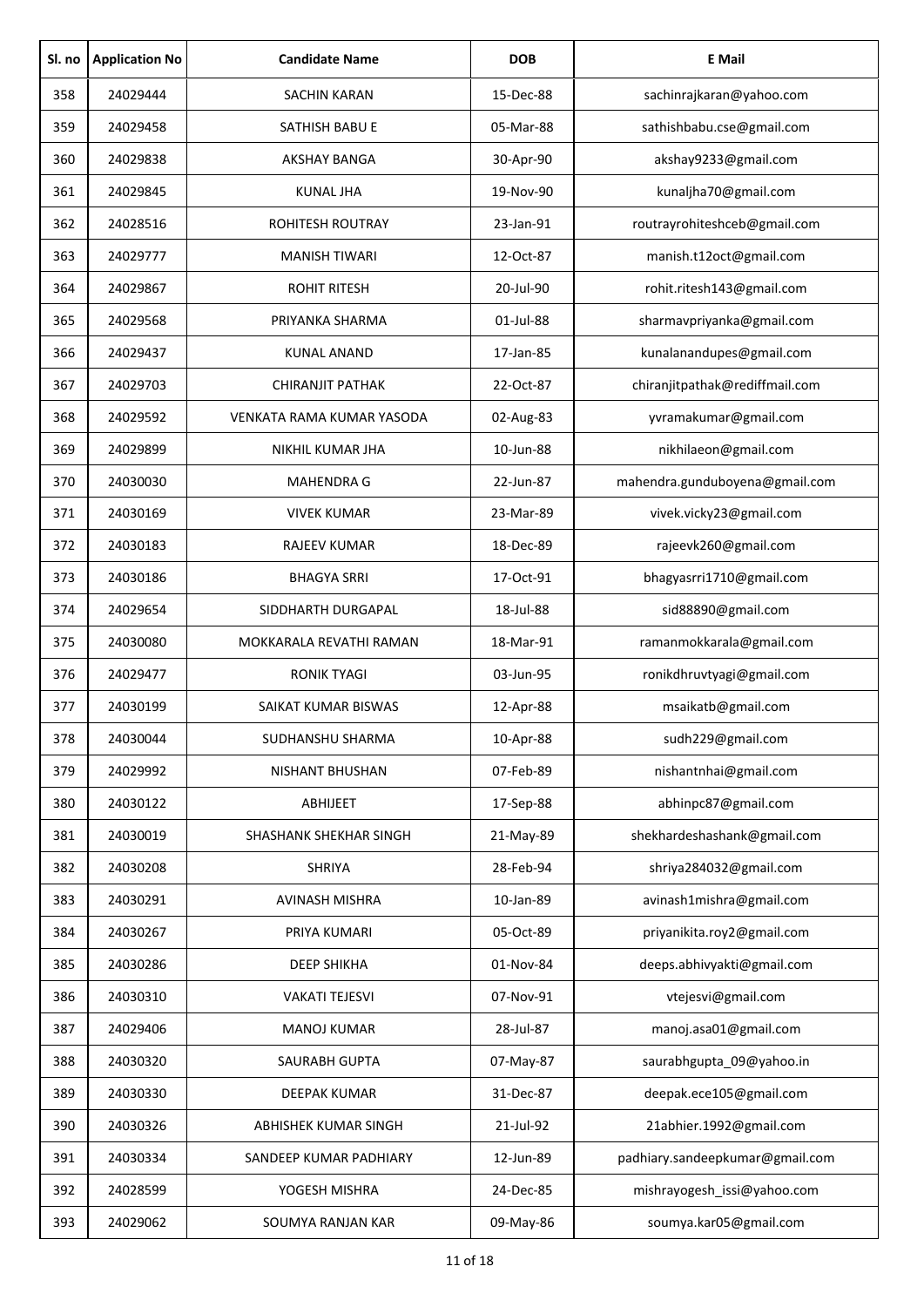| Sl. no | <b>Application No</b> | <b>Candidate Name</b>     | <b>DOB</b> | <b>E</b> Mail                 |
|--------|-----------------------|---------------------------|------------|-------------------------------|
| 394    | 24029214              | <b>UNNIKRISHNAN K</b>     | 04-Jun-86  | unnikrishnank86@gmail.com     |
| 395    | 24029225              | <b>KALYANI PAMPANA</b>    | 22-Jan-86  | kalyani.iitm@gmail.com        |
| 396    | 24029502              | ARVIND PRATAP SINHH       | 31-Oct-83  | prataparvind@gmail.com        |
| 397    | 24028929              | <b>INDRAJIT MANDAL</b>    | 24-Aug-84  | indrajit.aec2008@gmail.com    |
| 398    | 24028942              | <b>SWAPNASISH DEHURY</b>  | 11-Jul-86  | swapnasish.dehury@gmail.com   |
| 399    | 24029673              | <b>SUMEET SAHAY</b>       | 02-Oct-84  | ssahay.bhel@gmail.com         |
| 400    | 24029864              | <b>TUSHAR MATHUR</b>      | 08-Aug-84  | mathurt8@yahoo.co.in          |
| 401    | 24029713              | NITESH VERMA              | 27-Jan-85  | niteshvee@gmail.com           |
| 402    | 24029378              | <b>VIVEK KUMAR</b>        | 15-Apr-85  | viveknawadia@gmail.com        |
| 403    | 24030046              | <b>KANAKLATA ROSHAN</b>   | 02-Jan-85  | kanaklata583@gmail.com        |
| 404    | 24030061              | <b>ANURAG SINGH</b>       | 10-Mar-85  | anurag449_bit@rediffmail.com  |
| 405    | 24029161              | RAJ KUMAR SHARMA          | 15-Apr-80  | svrmoments@gmail.com          |
| 406    | 24029404              | <b>CHANCHAL KALRA</b>     | 17-Jan-86  | chanchalkalra@gmail.com       |
| 407    | 24028990              | <b>GITISHREE</b>          | 25-May-85  | g.iti2505@gmail.com           |
| 408    | 24028933              | <b>GURDEV KAMBOJ</b>      | 21-Aug-84  | kamboguru@gmail.com           |
| 409    | 24028944              | SANJEEV KUNAL             | 11-Sep-85  | kunalcu@gmail.com             |
| 410    | 24028963              | <b>SUPRIYA BATABYAL</b>   | 05-Jan-88  | supriya.biet@gmail.com        |
| 411    | 24029916              | SASHI CHANDRA THAKUR      | 07-May-83  | sashichandrathakur@gmail.com  |
| 412    | 24029767              | <b>JYOTI PRAKASH DASH</b> | 27-Feb-85  | jyotiprakashd@gmail.com       |
| 413    | 24029925              | ABHISHEK KUMAR SINGH      | 21-Nov-82  | abhishek.singh467@yahoo.com   |
| 414    | 24029950              | SAPTARANJAN MAHARANA      | 24-Apr-83  | saptaranjan@gmail.com         |
| 415    | 24029883              | PRAVEEN                   | 16-Jun-88  | sanker.praveens@gmail.com     |
| 416    | 24029807              | <b>VIRENDER KUMAR</b>     | 10-Jul-83  | virenpal.1983@gmail.com       |
| 417    | 24029824              | SAURABH BAGHEL            | 06-Mar-86  | saurabh.bg@gmail.com          |
| 418    | 24030074              | <b>AMIT KUMAR</b>         | 10-Dec-83  | amit2k1@gmail.com             |
| 419    | 24029392              | <b>FAROOKH SEKH</b>       | 10-Aug-83  | farooqismite@gmail.com        |
| 420    | 24029597              | SHARFUL KHAN              | 01-Jun-85  | mdsharfulkhan@gmail.com       |
| 421    | 24029547              | <b>ABHINAV PANDEY</b>     | 15-Jul-87  | pandeyvits@hotmail.com        |
| 422    | 24029934              | <b>VARUN KUMAR</b>        | 29-Nov-85  | vk4ualways@gmail.com          |
| 423    | 24030001              | TILAK KANTI BHOWMICK      | 14-Nov-85  | tilakkanti@gmail.com          |
| 424    | 24030110              | AZHAR JALAL HAIDER        | 02-Dec-84  | ajhaider87@gmail.com          |
| 425    | 24030204              | <b>AMIT KUMAR</b>         | 28-Dec-83  | your.amit@hotmail.com         |
| 426    | 24029949              | MD. RAMIJ RAJ KHAN        | 21-Feb-84  | khanhaldia@gmail.com          |
| 427    | 24028591              | ATUL KUMAR VERMA          | 12-Dec-80  | atulverma2712@gmail.com       |
| 428    | 24029251              | <b>AVINASH TIWARI</b>     | 05-Nov-82  | avinashtiwari82@gmail.com     |
| 429    | 24028998              | SAURABH SHARMA            | 21-Jun-84  | saurabhsharma.nspcl@gmail.com |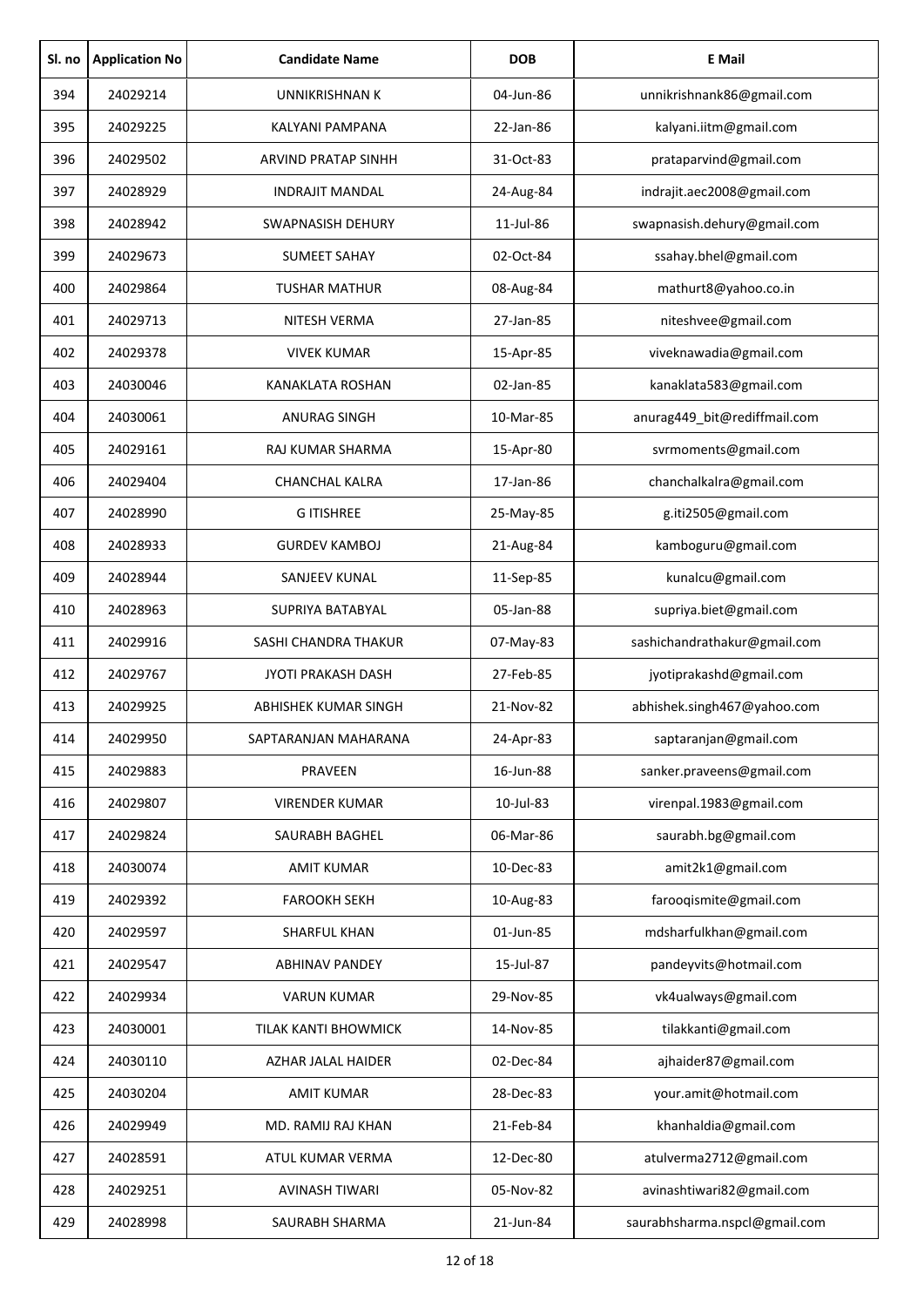| Sl. no | <b>Application No</b> | <b>Candidate Name</b>        | <b>DOB</b> | <b>E</b> Mail                   |
|--------|-----------------------|------------------------------|------------|---------------------------------|
| 430    | 24029015              | RANGURU KAPILESH             | 08-Jan-82  | ranguru_kapilesh@yahoo.co.in    |
| 431    | 24028801              | <b>GOURAB BANERJEE</b>       | 02-Jan-80  | bgourab2050@gmail.com           |
| 432    | 24028675              | KISLAYA KUSHAGRA             | 06-Jun-83  | kislaya.kushagra@gmail.com      |
| 433    | 24029379              | <b>MANAS RANJAN MISHRA</b>   | 23-May-84  | manasranjan_mishra@yahoo.com    |
| 434    | 24029835              | <b>BODDEPALLI VISHNU</b>     | 10-Jun-84  | visu007@gmail.com               |
| 435    | 24030255              | MANISH KUMAR SHRIVASTAVA     | 01-Nov-79  | myselfmanish@gmail.com          |
| 436    | 24028861              | PENDYALA VISHWANATH PHANILAL | 15-Jun-80  | phanilal@gmail.com              |
| 437    | 24029975              | <b>ANJANA NIDHI</b>          | 12-Jul-81  | anjananidhi@hecltd.com          |
| 438    | 24029665              | SURYAKANT                    | 10-Jul-81  | surya747@gmail.com              |
| 439    | 24030003              | SACHIN JAIN                  | 06-Dec-79  | sachin_jain1979@hotmail.com     |
| 440    | 24030316              | <b>DITHI SENGUPTA</b>        | 21-Nov-80  | dithisengupta@gmail.com         |
| 441    | 24029368              | <b>SUKANTA PALLAB ROY</b>    | 30-Sep-77  | sukanta_cd@rediffmail.com       |
| 442    | 24029279              | <b>ROHIT VIKASH</b>          | 20-Aug-75  | rohit253@rediffmail.com         |
| 443    | 24029188              | <b>SISIR KUMAR NAYAK</b>     | 01-Nov-78  | sumni.nayak@gmail.com           |
| 444    | 24028504              | SUDHAKAR SINHA               | 31-Jul-76  | sdhkrsnha@rediffmail.com        |
| 445    | 24028849              | PRASAD BHAVANI HANCHATE      | 13-Jul-79  | hanchate@gmail.com              |
| 446    | 24028921              | MANOJ KUMAR BARNWAL          | 01-Mar-78  | hellomanoj09@gmail.com          |
| 447    | 24029435              | ALOK RANJAN SINHA            | 07-Sep-75  | alokr75@rediffmail.com          |
| 448    | 24029745              | <b>ABHISHEK GUPTA</b>        | 01-Mar-77  | abhishekgupta1456@gmail.com     |
| 449    | 24029651              | RAJNISH KUMAR JHA            | 09-Apr-75  | rajnishkjha2000@yahoo.co.in     |
| 450    | 24028858              | AJIT KUMAR SAHAY             | 15-Sep-77  | ajitkumarsahay@gmail.com        |
| 451    | 24029711              | <b>AJAYAKUMAR S</b>          | 12-Apr-76  | s.ajayankumar@gmail.com         |
| 452    | 24030188              | RAMAN PRAKASH GUPTA          | 01-Feb-76  | npccggn@gmail.com               |
| 453    | 24030327              | <b>HAREKRISHNA SINGH</b>     | 02-Sep-76  | hksingh2101@gmail.com           |
| 454    | 24028640              | ANAND VIKRAM                 | 20-Dec-72  | anandvikram18@yahoo.co.in       |
| 455    | 24028878              | <b>BRIJESH KUMAR</b>         | 21-Dec-72  | brijk@rediffmail.com            |
| 456    | 24029797              | A. JEYAKANNAN                | 30-May-70  | jeyakannan.viji@gmail.com       |
| 457    | 24029895              | PRAVIN DAMODARAN             | 20-Jul-72  | dprav_in@yahoo.com              |
| 458    | 24029418              | SRINIVAS ANUMAMLA            | 08-Nov-72  | anumalais@gmail.com             |
| 459    | 24030184              | DIGANTA KUMAR DEKA           | 14-Aug-72  | diganta.dkd@gmail.com           |
| 460    | 24028812              | PRIYANKA BORPHUKAN           | 25-Oct-90  | priyankaborphukan90@gmail.com   |
| 461    | 24030238              | <b>ABHISHEK SHUKLA</b>       | 09-Sep-87  | abhishekshukla.nlu@gmail.com    |
| 462    | 24030175              | PRAVEEN KUMAR                | 31-Jan-91  | praveenkumar.kls@gmail.com      |
| 463    | 24030025              | ATIBHA VIJAYA SINGH          | 30-Mar-88  | atibharedeye@yahoo.com          |
| 464    | 24030364              | ANSHUMAN KUMAR               | 10-Jan-89  | adv.anshumankumar.jhc@gmail.com |
| 465    | 24029165              | PRABHAT KUMAR SINGH          | 28-Dec-89  | prabhatsinghvns@gmail.com       |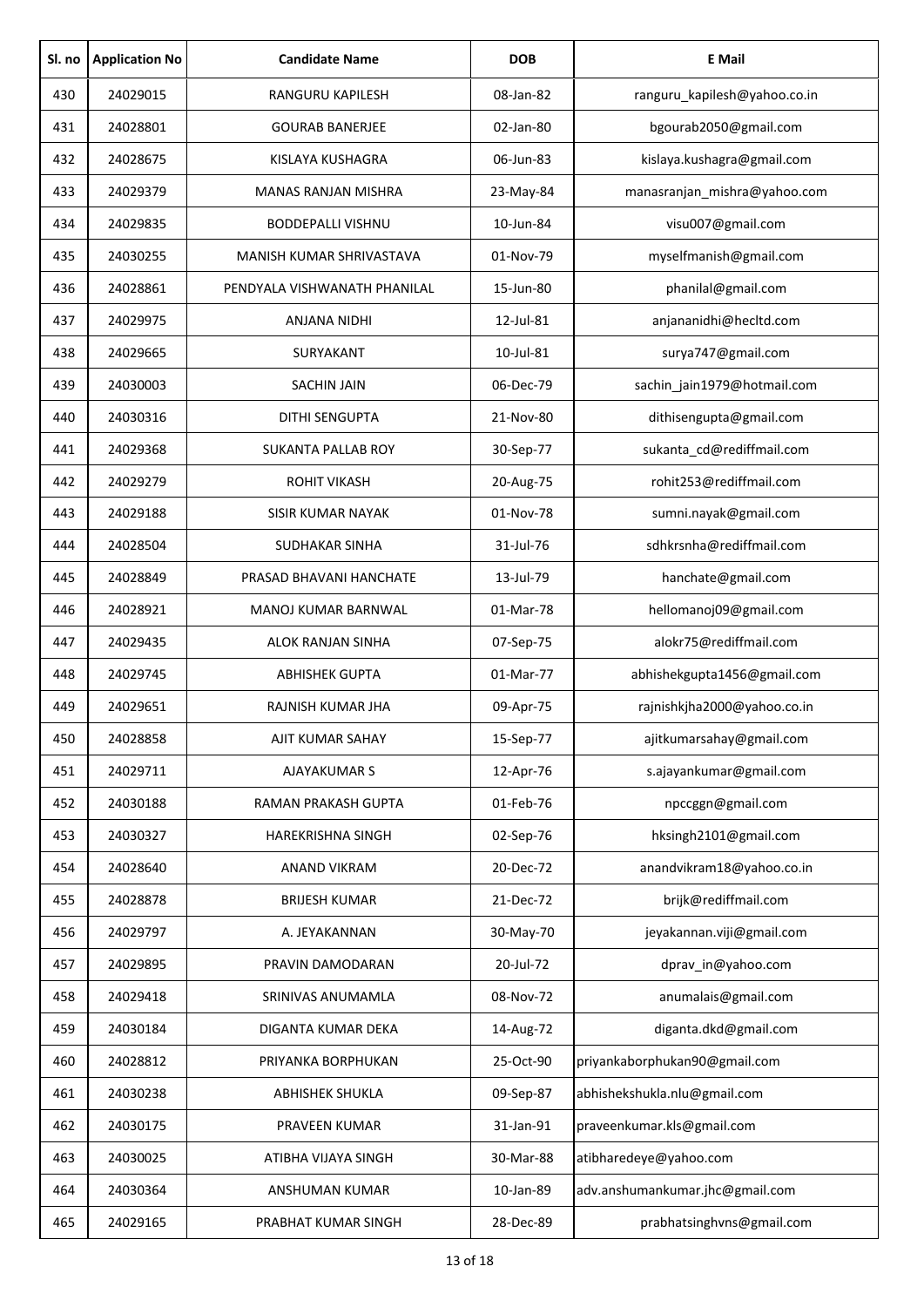| Sl. no | <b>Application No</b> | <b>Candidate Name</b>       | <b>DOB</b> | <b>E</b> Mail                     |
|--------|-----------------------|-----------------------------|------------|-----------------------------------|
| 466    | 24029283              | <b>BIRENDRA KUMAR SINGH</b> | 01-Apr-88  | bks.foru@gmail.com                |
| 467    | 24029175              | <b>AVIJIT DASH</b>          | 17-Feb-88  | avijit.cet@gmail.com              |
| 468    | 24028644              | PRAVEEN KUMAR SHUKLA        | 02-Oct-90  | pks.mpt@gmail.com                 |
| 469    | 24029213              | SANKALP SHARMA              | 01-Nov-88  | sankalpsh88@gmail.com             |
| 470    | 24029343              | MAUSAMI KUMARI              | 18-Nov-87  | kumarimausami525@gmail.com        |
| 471    | 24029244              | <b>SUVOJYOTI SINHA</b>      | 09-Jun-88  | suvojyoti.sinha88@gmail.com       |
| 472    | 24029366              | <b>SUBRATA CHANDA</b>       | 03-Dec-87  | subrata.me33@gmail.com            |
| 473    | 24029464              | FASHIUZZAMA                 | 07-May-88  | fasih.ranchi98@gmail.com          |
| 474    | 24029467              | <b>RAUNAK SINHA</b>         | 25-Nov-92  | raunakrahul@gmail.com             |
| 475    | 24028956              | ARNAV SAMAL                 | 27-Jan-91  | arnavsamal123@gmail.com           |
| 476    | 24028666              | <b>JAYANT PUSHPRAJ</b>      | 15-Nov-89  | jayant_pushpraj@rediffmail.com    |
| 477    | 24030114              | <b>DEEPAK ROSHAN</b>        | 25-Sep-87  | deepak_roshan224@yahoo.co.in      |
| 478    | 24028856              | <b>RANADIP PAL</b>          | 25-Jan-90  | ranadip1990@gmail.com             |
| 479    | 24029350              | MD HASHIN KHAN              | 01-Jul-87  | hashin1787@gmail.com              |
| 480    | 24028965              | <b>NITIN RAJ</b>            | 31-Dec-87  | eernitinraj@gmail.com             |
| 481    | 24028799              | <b>ASLAM MANSURI</b>        | 28-Jun-88  | aslam.m86@gmail.com               |
| 482    | 24028903              | <b>ALOK KUMAR</b>           | 21-May-85  | aki.rpsit@gmail.com               |
| 483    | 24029452              | <b>SUNIL KUMAR YADAV</b>    | 19-Nov-88  | sunil.ies51@gmail.com             |
| 484    | 24029922              | SATHISH BABU E              | 05-Mar-88  | sathishbabu.cse@gmail.com         |
| 485    | 24029927              | <b>VIVEK KUMAR</b>          | 25-Oct-87  | vivekshah.bits@gmail.com          |
| 486    | 24029632              | ABIR BISWAS                 | 06-Apr-88  | abir.circuit@gmail.com            |
| 487    | 24029639              | MOHAMMED KASHIF HUSSAIN     | 14-Aug-91  | kashif.rhussain@gmail.com         |
| 488    | 24029861              | ASWINI KUMAR SAHOO          | 24-Jun-92  | aswinikumar2000@gmail.com         |
| 489    | 24029105              | ANURAG AGARWAL              | 23-May-92  | anuwal20@gmail.com                |
| 490    | 24029008              | ABHISHEK TULSYAN            | 03-Oct-89  | abhishektlsn7@gmail.com           |
| 491    | 24029624              | <b>NIKHIL PAL</b>           | 03-Sep-90  | nikhilpal03@gmail.com             |
| 492    | 24029789              | <b>GOPAL KUMAR</b>          | 21-Nov-89  | kumar.gopal690@gmail.com          |
| 493    | 24029560              | SHANKHA BANERJEE            | 17-Jun-88  | shankha.banerjee.88@gmail.com     |
| 494    | 24029690              | NAINALA NAGA DURGA BABU     | 21-Dec-90  | babu.nainala123@gmail.com         |
| 495    | 24029593              | VENKATA RAMA KUMAR YASODA   | 02-Aug-83  | yvramakumar@gmail.com             |
| 496    | 24030142              | SIDDHARTHA SHANKAR MISHRA   | 15-Apr-87  | mishra.siddharthshankar@gmail.com |
| 497    | 24030222              | PRETHA GHOSH                | 21-Jan-88  | aannand149@gmail.com              |
| 498    | 24030028              | ANIRUDDHA CHATTERJEE        | 02-Sep-88  | ritesac@gmail.com                 |
| 499    | 24030157              | ARUN VENU A K               | 01-Jul-87  | arunvenu5213@gmail.com            |
| 500    | 24030266              | ARKA MUKHERJEE              | 20-Jun-88  | arka044@rediffmail.com            |
| 501    | 24030178              | ARSHI ANJUM KHAN            | 06-May-91  | arshisaharkhan06@gmail.com        |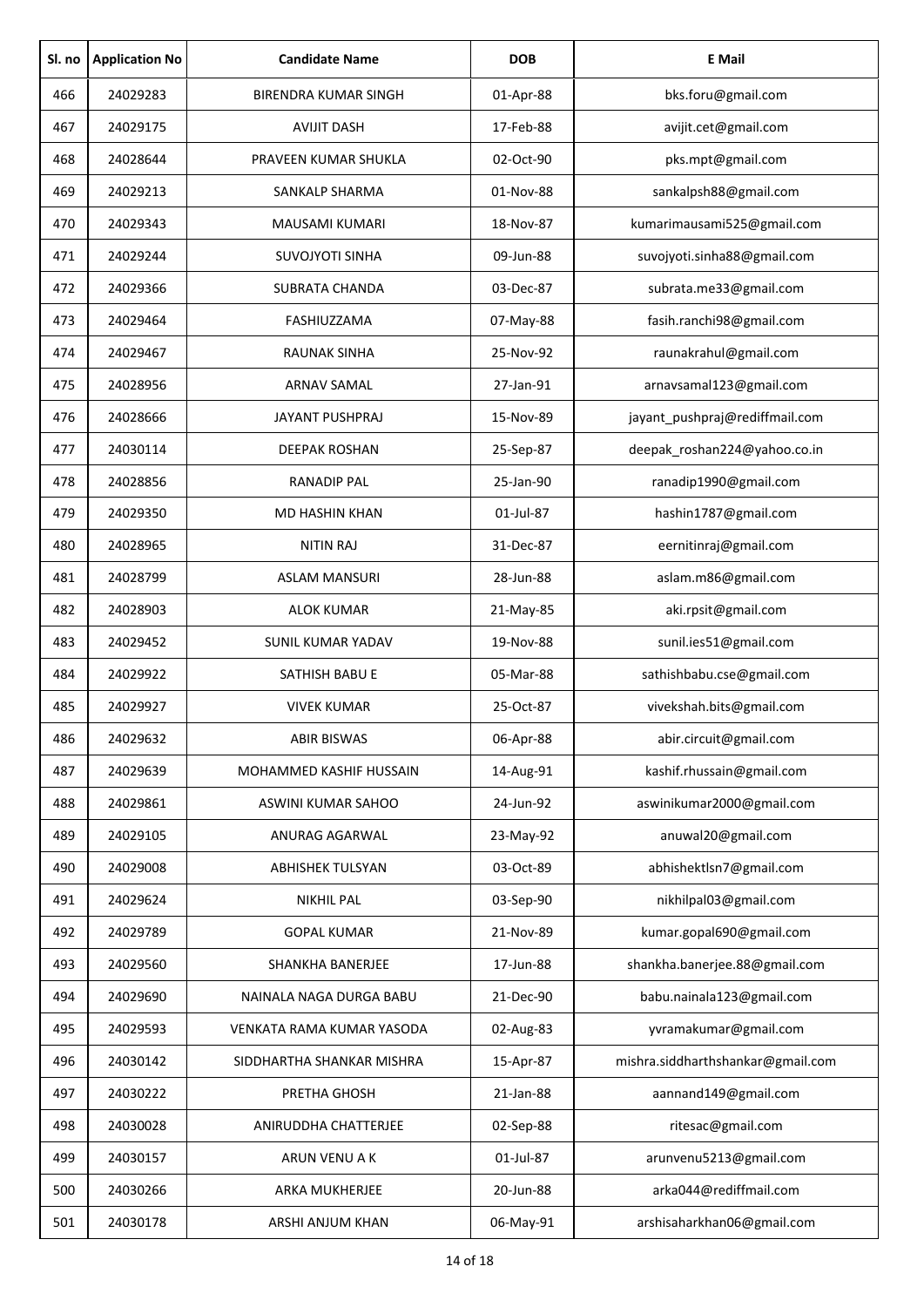| Sl. no | <b>Application No</b> | <b>Candidate Name</b>          | <b>DOB</b> | <b>E</b> Mail                   |
|--------|-----------------------|--------------------------------|------------|---------------------------------|
| 502    | 24030180              | <b>SANDEEP TIWARI</b>          | 21-May-92  | santros1992@gmail.com           |
| 503    | 24029561              | <b>DHIVYA V</b>                | 29-May-89  | dhivi.cool007@gmail.com         |
| 504    | 24030086              | <b>AMIT KUMAR SAH</b>          | 19-Aug-91  | amit080303@yahoo.com            |
| 505    | 24029990              | <b>SHIVALIK MANI</b>           | 01-Aug-88  | shivalikmani@gmail.com          |
| 506    | 24030091              | <b>RAVI BABEL</b>              | 29-Oct-90  | ravibabel29@yahoo.co.in         |
| 507    | 24030196              | RAVI RANJAN SINHA              | 25-Jun-85  | dis.israviranjan@gmail.com      |
| 508    | 24029940              | YASHI PRIYA                    | 29-May-87  | yashipriya21@gmail.com          |
| 509    | 24030098              | ANSHU KUMAR GUPTA              | 28-Jul-87  | anshu_mit@yahoo.com             |
| 510    | 24030049              | SHASHANK SHEKHAR SINGH         | 21-May-89  | shekhardeshashank@gmail.com     |
| 511    | 24030116              | PRASHANT SHOME                 | 26-Mar-87  | shomeprashant@gmail.com         |
| 512    | 24030125              | YOGESH KUMAR SINGH             | 14-May-85  | bondt6786@gmail.com             |
| 513    | 24030215              | <b>ANIKET MUKHERJEE</b>        | 16-Sep-87  | aniket.mukerjee1987@gmail.com   |
| 514    | 24029958              | SONALI DAS                     | 10-Apr-87  | sonalidasnag@gmail.com          |
| 515    | 24030283              | RAVI RANJAN KUMAR              | 07-Dec-88  | raviranjan7125@gmail.com        |
| 516    | 24030353              | <b>FANIAHSWAR RANA</b>         | 11-Feb-92  | ranafanish@gmail.com            |
| 517    | 24030357              | <b>VIKAS</b>                   | 30-Sep-89  | vikaskhatri1989@gmail.com       |
| 518    | 24028687              | <b>KARTIKEY UPADHYAY</b>       | 19-Mar-92  | dpm.ku.juidco@gmail.com         |
| 519    | 24029370              | NEELESH CHOUKSEY               | 10-Oct-83  | sir_neelesh@yahoo.co.in         |
| 520    | 24029377              | <b>ANJANI KISHOR</b>           | 23-Jun-85  | anjanikishor@gmail.com          |
| 521    | 24029380              | PRADEEP KUMAR TIWARY           | 08-Feb-86  | pradeep.tiwary0744@gmail.com    |
| 522    | 24028750              | PIUSH RAJ                      | 28-Oct-85  | piush.raj@gmail.com             |
| 523    | 24028663              | <b>SUJEET KUMAR SINHA</b>      | 23-Dec-84  | sujeet050571@gmail.com          |
| 524    | 24029311              | <b>CHANDNI KUMARI</b>          | 31-Dec-86  | chandni2k5@gmail.com            |
| 525    | 24028609              | <b>BIDHAN SAMANTA</b>          | 01-Jul-84  | bidhansamant@gmail.com          |
| 526    | 24029218              | CHETLA PRAVEEN KUMAR           | 26-Oct-86  | chetla.praveenkumar@gmail.com   |
| 527    | 24029110              | KULBHUSHAN UPADHYAY            | 15-Jan-84  | upadhyay1502k@gmail.com         |
| 528    | 24029342              | PRAVEEN PRAKASH                | 10-Jan-85  | praveenpraka@gmail.com          |
| 529    | 24029117              | <b>RISHI MATHUR</b>            | 09-Oct-86  | rishi_mathur9@yahoo.com         |
| 530    | 24029237              | SOHAM MUKHOPADHYAY             | 13-Dec-84  | soham.mukhopadhyay@gmail.com    |
| 531    | 24028991              | <b>B BHASKARAREDDY</b>         | 06-Dec-85  | bhaskar603@gmail.com            |
| 532    | 24028992              | <b>BIPLAB SANTRA</b>           | 02-Aug-85  | santra.biplab@gmail.com         |
| 533    | 24028827              | <b>SUMAN SARANGI</b>           | 10-Feb-88  | suman.sarangi@gmail.com         |
| 534    | 24029481              | YOGESH KUMAR                   | 27-Aug-85  | yogeshkumar.bcpl@gmail.com      |
| 535    | 24028838              | SHIVBHAN VISHWAKARMA           | 30-Apr-85  | shivbhanvishwakarma30@gmail.com |
| 536    | 24028999              | VANAPALLI KISHORE DEV CHAKRAVA | 28-Aug-85  | vkdchakravarthi@gmail.com       |
| 537    | 24029413              | <b>BIPUL KUMAR SINGH</b>       | 15-May-85  | bipul.toyo@gmail.com            |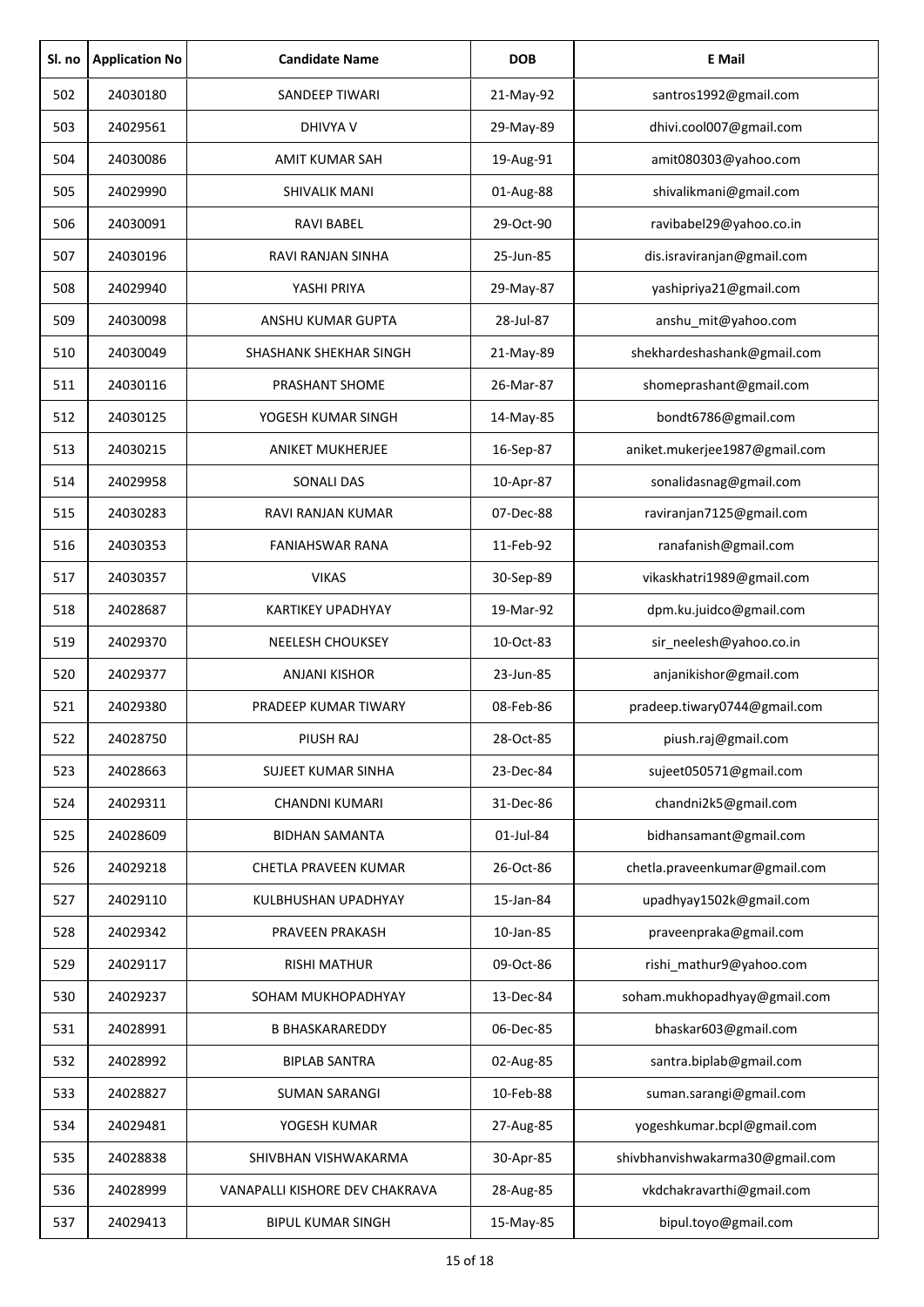| Sl. no | <b>Application No</b> | <b>Candidate Name</b>        | <b>DOB</b> | <b>E</b> Mail                     |
|--------|-----------------------|------------------------------|------------|-----------------------------------|
| 538    | 24029536              | PANKAJ AGRAWAL               | 15-Jun-86  | pankajmecon1@gmail.com            |
| 539    | 24029432              | SUNIL KUMAR BISWAL           | 10-Apr-86  | sunil.bswl@gmail.com              |
| 540    | 24028636              | PRAVASH KUMAR BARAD          | 24-Nov-83  | pravash_barad@yahoo.com           |
| 541    | 24028741              | SUMAN BANDYOPADHYAY          | 05-May-86  | suman05.b@gmail.com               |
| 542    | 24028709              | <b>BINAYABRATA MAHAPATRA</b> | 05-Aug-85  | rush2binay@gmail.com              |
| 543    | 24028562              | <b>AMIT CHATTERJEE</b>       | 14-Nov-85  | chatterjee.amit14@gmail.com       |
| 544    | 24028802              | ROOPESH KUMAR SANCHETI       | 03-May-83  | sancheti.roopesh@gmail.com        |
| 545    | 24029969              | <b>HOSHANG CHAWDA</b>        | 14-Aug-85  | hoshangchawda@yahoo.com           |
| 546    | 24029729              | ANUPAMA PAMPANI              | 05-Jan-86  | apampani@gmail.com                |
| 547    | 24029963              | <b>FAISAL ALAM</b>           | 16-Jul-85  | faisalalam27@gmail.com            |
| 548    | 24029248              | <b>KUNAL KR MUKHERJEE</b>    | 17-Dec-83  | kunal2036@gmail.com               |
| 549    | 24029786              | KRISHNENDU BHATTACHARJEE     | 05-Dec-85  | k.bhattacharjee85@gmail.com       |
| 550    | 24029877              | <b>SUBHAJIT DATTA</b>        | 01-Dec-85  | subhajit.datta85@gmail.com        |
| 551    | 24029573              | <b>SAURABH GUPTA</b>         | 12-Oct-84  | sanju.230@gmail.com               |
| 552    | 24029706              | PARTHA SARATHI JENA          | 27-Mar-83  | parth2k6@gmail.com                |
| 553    | 24029803              | PRIYABRATA BIHARI            | 11-Dec-86  | priyabratabihari@gmail.com        |
| 554    | 24029675              | <b>DEEPA PRAJEESH</b>        | 24-May-85  | deepaprajeesh@gmail.com           |
| 555    | 24029882              | <b>SUBHAJIT DAS</b>          | 25-Mar-83  | subha25031983@gmail.com           |
| 556    | 24029888              | ANOOP JOSHI                  | 03-Jul-83  | anoopjoshi@bel.co.in              |
| 557    | 24029588              | <b>PARIVESH GOYAL</b>        | 30-Nov-85  | pariveshgoyal@gmail.com           |
| 558    | 24029730              | NIKHIL SARASWAT              | 10-Jun-85  | saraswat.nikhil4u@gmail.com       |
| 559    | 24029433              | AMIT KUMAR JAISWAL           | 21-Jun-85  | jaiswalamit100@gmail.com          |
| 560    | 24030202              | NAZISH AHMED                 | 01-Dec-84  | nazishahmed01@gmail.com           |
| 561    | 24030113              | KUMAR PRASHANT               | 13-Jul-86  | prashant_13jha@yahoo.co.in        |
| 562    | 24030036              | <b>SHASHANK SHEKHAR</b>      | 01-Jun-87  | shekhartechnocrate@gmail.com      |
| 563    | 24030278              | SANDEEP KUMAR PANDEY         | 24-Oct-87  | sandeep.pandey2003@gmail.com      |
| 564    | 24030261              | SUMAN SHEKHAR PAL            | 01-Jul-83  | suman_bokaro2002@yahoo.com        |
| 565    | 24029612              | <b>VIPIN POURUSH</b>         | 14-Jul-85  | vipinpourush@gmail.com            |
| 566    | 24029993              | MONI SHANKAR MONDAL          | 04-Oct-83  | monishankar.mondal@rediffmail.com |
| 567    | 24030088              | <b>ASHUTOSH SWAIN</b>        | 25-Feb-84  | ashutosh2502swain@gmail.com       |
| 568    | 24030040              | <b>VIJAY KUMAR MAHATO</b>    | 15-Feb-83  | vijay83mahato@gmail.com           |
| 569    | 24030112              | <b>MAHESH KUMAR SONI</b>     | 08-Mar-86  | soni.km18@gmail.com               |
| 570    | 24030117              | PRABEEN KUMAR MONDAL         | 31-Dec-81  | prabeen.ece@gmail.com             |
| 571    | 24030163              | <b>BHUSAN ROUTH</b>          | 06-Oct-81  | routhbhusan@gmail.com             |
| 572    | 24029594              | <b>SUMIT DEY</b>             | 28-Feb-83  | sumitdey.ar@gmail.com             |
| 573    | 24030295              | JAY SHANKAR TIWARY           | 30-Mar-84  | jaytiwary@ymail.com               |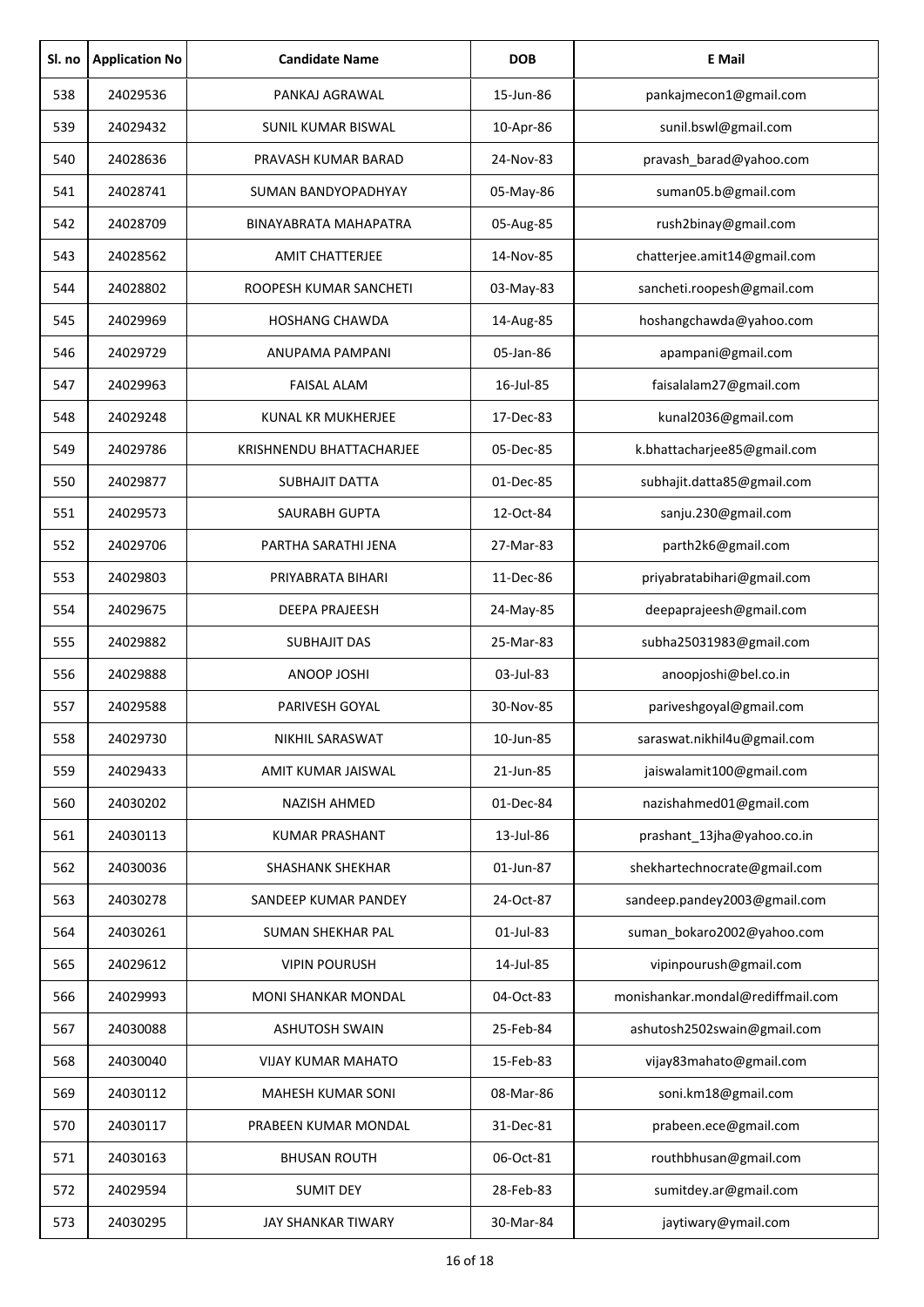| Sl. no | <b>Application No</b> | <b>Candidate Name</b>        | <b>DOB</b> | <b>E</b> Mail                 |
|--------|-----------------------|------------------------------|------------|-------------------------------|
| 574    | 24030301              | DURAI KANNU P                | 01-Jun-87  | duraikannu@gmail.com          |
| 575    | 24029398              | SOURAV CHAKRABORTY           | 08-May-81  | souravchbty@yahoo.co.in       |
| 576    | 24029016              | OM PRAKASH MISHRA            | 28-Dec-80  | er_opmishra@yahoo.com         |
| 577    | 24028684              | YOGESH DUBEY                 | 25-May-79  | yogesh_0245104@rediffmail.com |
| 578    | 24029292              | <b>MANJARI MAKKAR</b>        | 04-Jan-82  | manjari.makkar@gmail.com      |
| 579    | 24029223              | <b>ABHISHEK KUMAR</b>        | 03-Oct-79  | stormabhi_sec@yahoo.co.in     |
| 580    | 24029359              | <b>MANISH SHARMA</b>         | 15-Aug-82  | m.sharma3@gmail.com           |
| 581    | 24029358              | ASAD ULLAH KHAN              | 20-Sep-79  | asad201979@gmail.com          |
| 582    | 24028919              | P.SUNDARAMOORTHY             | 01-Jun-80  | sundarmoorthy81@gmail.com     |
| 583    | 24029528              | SATYANARAYAN MAHARANA        | 04-Jul-79  | satya_maharana@rediffmail.com |
| 584    | 24029428              | <b>BISWESWAR PANDA</b>       | 16-Aug-82  | panda.bisweswar@gmail.com     |
| 585    | 24028930              | <b>TINKU KARMAKAR</b>        | 29-Jul-79  | write2tinku2003@gmail.com     |
| 586    | 24028502              | PRABHU RAJ T                 | 02-Jun-80  | prabhuraj@outlook.com         |
| 587    | 24029365              | <b>MANAS RANJAN MISHRA</b>   | 23-May-84  | manasranjan_mishra@yahoo.com  |
| 588    | 24029436              | <b>RASHMIB</b>               | 30-Aug-83  | bhongalerashmi@gmail.com      |
| 589    | 24029831              | RAJ KUMAR DATTA              | 15-May-82  | rkd.datta82@gmail.com         |
| 590    | 24030263              | SHAHBAZ SUBHANI              | 25-May-81  | shahbazsubhani@hecltd.com     |
| 591    | 24030237              | SAMAR PRASAD NAG             | 02-Jan-83  | samar_nag@rediffmail.com      |
| 592    | 24029445              | <b>GOUTAM HOTA</b>           | 27-Aug-81  | goutamhota@gmail.com          |
| 593    | 24029614              | <b>SUBHASIS MOHANTY</b>      | 11-Jul-79  | meetsubhasis@gmail.com        |
| 594    | 24030079              | PRADDYUM PAVITRAKAR          | 06-May-80  | praddyum@gmail.com            |
| 595    | 24029658              | RAMKRISHNA PARUI             | 28-Dec-81  | parui.ramkrishna@gmail.com    |
| 596    | 24029133              | SHUBHA SANKAR MUKHERJEE      | 11-Apr-82  | shubha.s.mukherjee@gmail.com  |
| 597    | 24030115              | <b>JAGANNATH YADAV</b>       | 10-Feb-81  | jagannathyadav@rediffmail.com |
| 598    | 24030161              | KALPESH KUMAR SHARMA         | 14-Feb-81  | kalpeshabu@gmail.com          |
| 599    | 24029394              | <b>HARIOM GUPTA</b>          | 04-Mar-87  | hariomca@hotmail.com          |
| 600    | 24029169              | SHADAB ALAM                  | 12-Jun-87  | shadabalam0326@gmail.com      |
| 601    | 24029351              | <b>RENJU GOPI</b>            | 31-May-84  | renju9995@gmail.com           |
| 602    | 24029454              | <b>GURUNADHA RAO NERELLA</b> | 20-Aug-88  | gurunadharaon@gmail.com       |
| 603    | 24028638              | SAUMYA SRIVASTAVA            | 28-Feb-89  | saumyasrivastava011@gmail.com |
| 604    | 24028732              | NEHA KUMARI GUPTA            | 27-Mar-88  | kumarinehagupta@gmail.com     |
| 605    | 24028923              | <b>RAVI RAJ</b>              | 15-Nov-87  | ravirajtom@gmail.com          |
| 606    | 24029224              | JITENDRA KUMAR KUWAR         | 15-May-89  | jitendrakunwar86@gmail.com    |
| 607    | 24029302              | PAYAL RAJA                   | 05-Aug-89  | cmapayal09@gmail.com          |
| 608    | 24029907              | ANURAG VARMA                 | 08-Feb-88  | trade.intutive@gmail.com      |
| 609    | 24029621              | NEHA AGRAWAL                 | 14-Aug-89  | nehaagrawal346@gmail.com      |